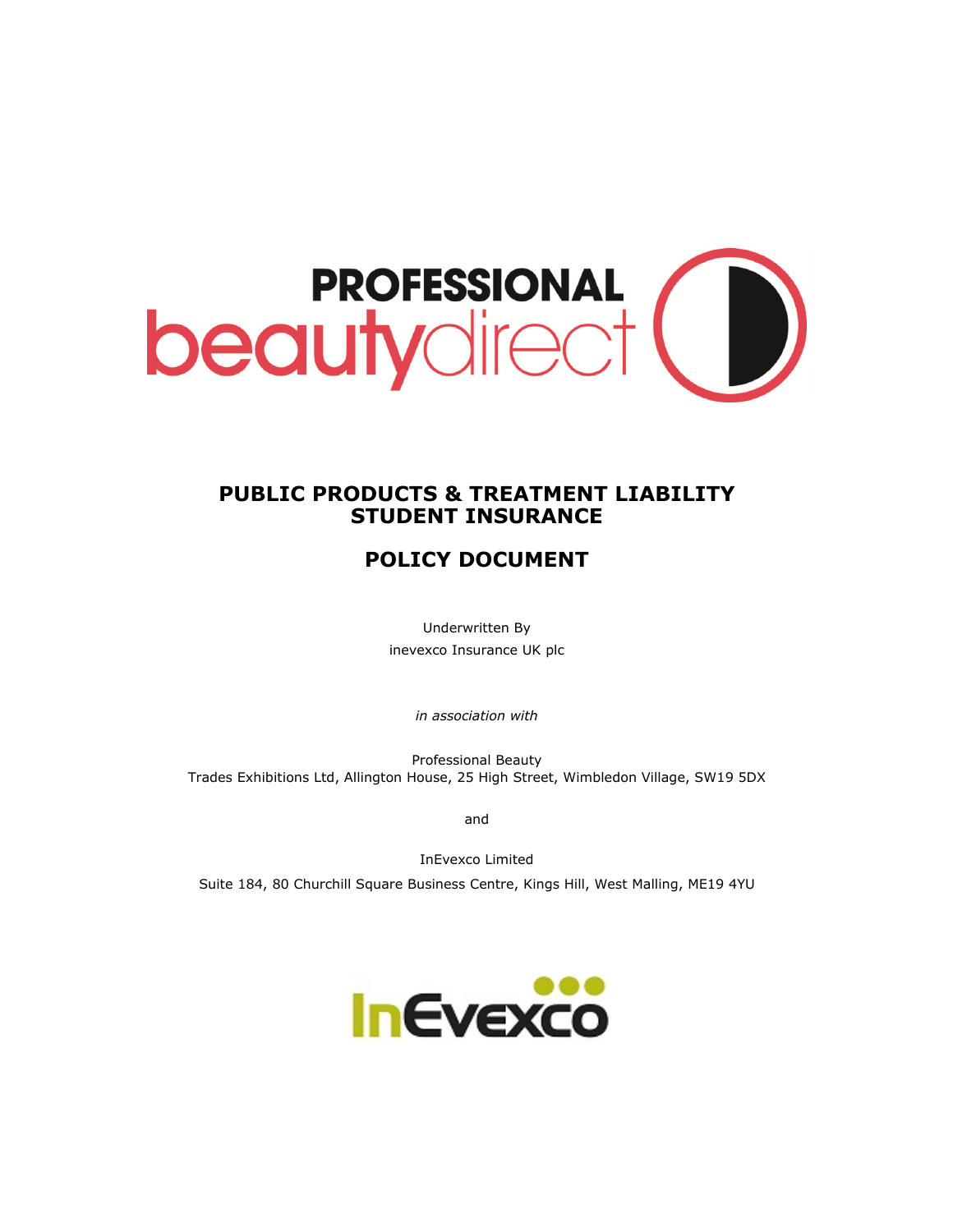# **WELCOME**

#### **The insurance contract**

In return for payment of the premium shown in your policy documents, **We** agree to insure **You,**  subject to the terms and conditions contained in or endorsed on this policy, against loss or damage **You** sustain or legal liability **You** incur for accidents happening during the **Period of Insurance.** 

#### **Policy documentation**

This document, the Statement of Fact, the Certificate of Insurance, and any Extensions form **Your** policy and will be read together as one document. This document sets out the conditions of the insurance between **You** and **Us**.

**YOUR** POLICY, STATEMENT OF FACT AND CERTIFICATE OF INSURANCE, AND ANY EXTENSIONS SHOULD BE READ CAREFULLY TO ENSURE THEY MEET **YOUR** REQUIREMENTS. PLEASE CONTACT INEVEXCO LTD IMMEDIATELY IF ANYTHING NEEDS CORRECTING, OR IF ANYTHING IS NOT CLEAR TO **YOU**. IF **YOU** DO NOT COMPLY WITH THE TERMS AND CONDITIONS IN THE POLICY **WE** MAY NOT PAY IF **YOU** WISH TO CLAIM OR MAY ONLY MAKE A REDUCED SETTLEMENT. **YOU** SHOULD REVIEW THE COVER PERIODICALLY TO ENSURE IT IS ADEQUATE FOR **YOUR** REQUIREMENTS.

PLEASE KEEP **YOUR** POLICY, STATEMENT OF FACT, CERTIFICATE OF INSURANCE AND OTHER RELATED DOCUMENTS IN A SAFE PLACE AS **YOU** MAY NEED TO REFER TO THEM IF **YOU** MAKE A CLAIM.

#### **Fair presentation**

In arranging this policy **You** must have provided **Us** with a fair presentation of the risks to be insured. This means **You** must have clearly disclosed all material facts which **You** knew or ought to have known. If **You** have not made a fair presentation, this could mean part or all of a claim may not be paid. Please be aware that in some circumstances, if **You** have not made a fair presentation of the risk, **We** may avoid the contract and the premium may not be returned. **You** must also make a fair presentation to **Us** when the policy is to be renewed and any time **You** make an amendment to the policy.

### **Words in bold type**

Wherever words appear in bold in this policy they will have the meanings shown in the Definitions on pages 11-14.

Signed for and on behalf of InEvexco Limited

Mark Clayton, Managing Director On behalf of AXA Insurance plc

InEvexco Limited Registered office address Suite 184, 80 Churchill Square Business Centre, Kings Hill, West Malling, ME19 4YU Registered in England and Wales No 7770177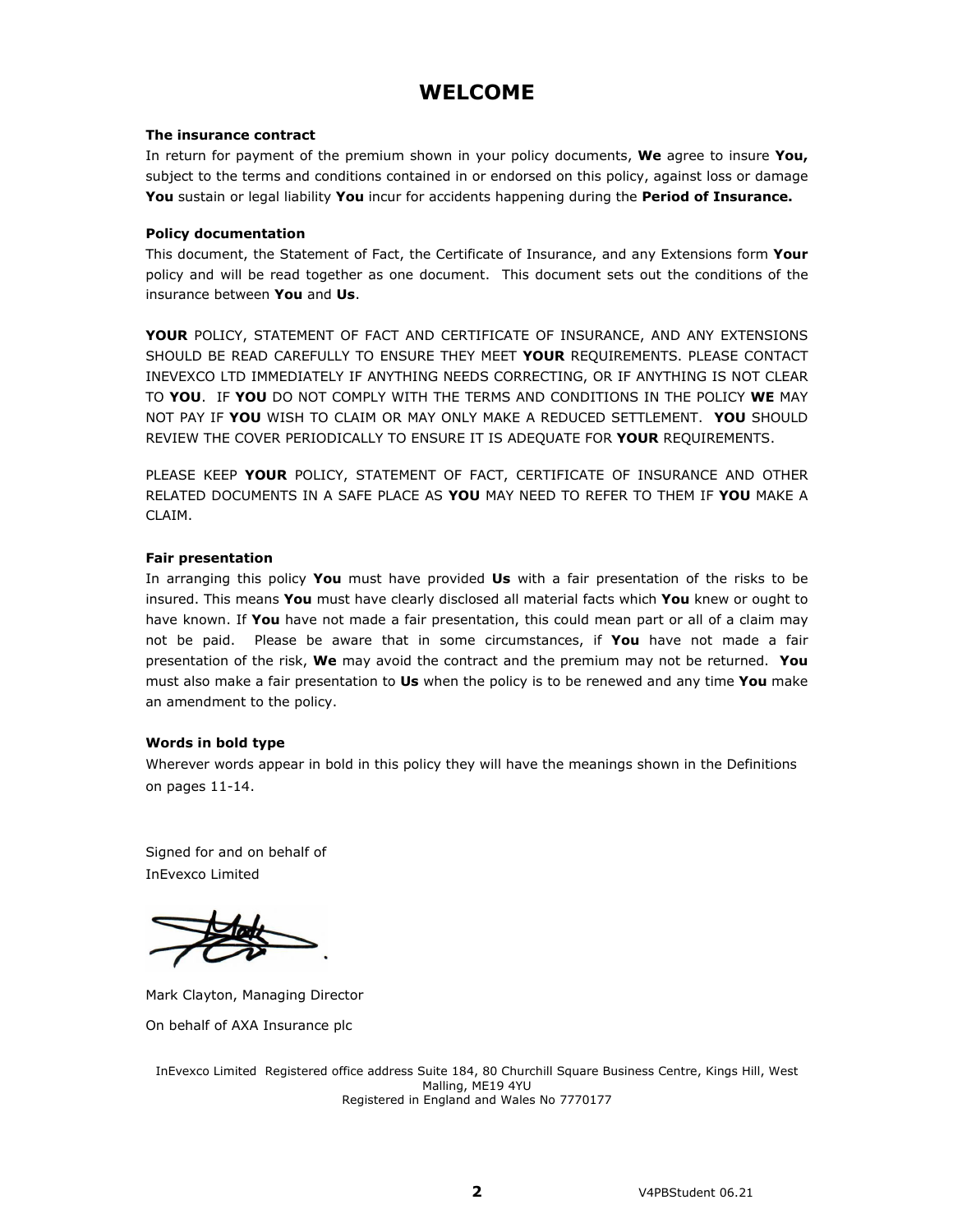# **CONTENTS**

| Section |                                                                                                                     | Page<br>Number |
|---------|---------------------------------------------------------------------------------------------------------------------|----------------|
| A       | Our Customer Care Policy                                                                                            | $[4]$          |
| В       | <b>Important Information</b><br>-Important Information You Have Given Us<br>-Other Important Information            | $[7]$          |
| C       | Definitions                                                                                                         | $[12]$         |
| D       | Public and Products Liability Section<br>-What is covered<br>-Conditions<br>-What is not covered under this section | $[16]$         |
| E       | Property / Equipment Insurance Extension                                                                            | [29]           |
| F       | What is not covered under this policy                                                                               | [31]           |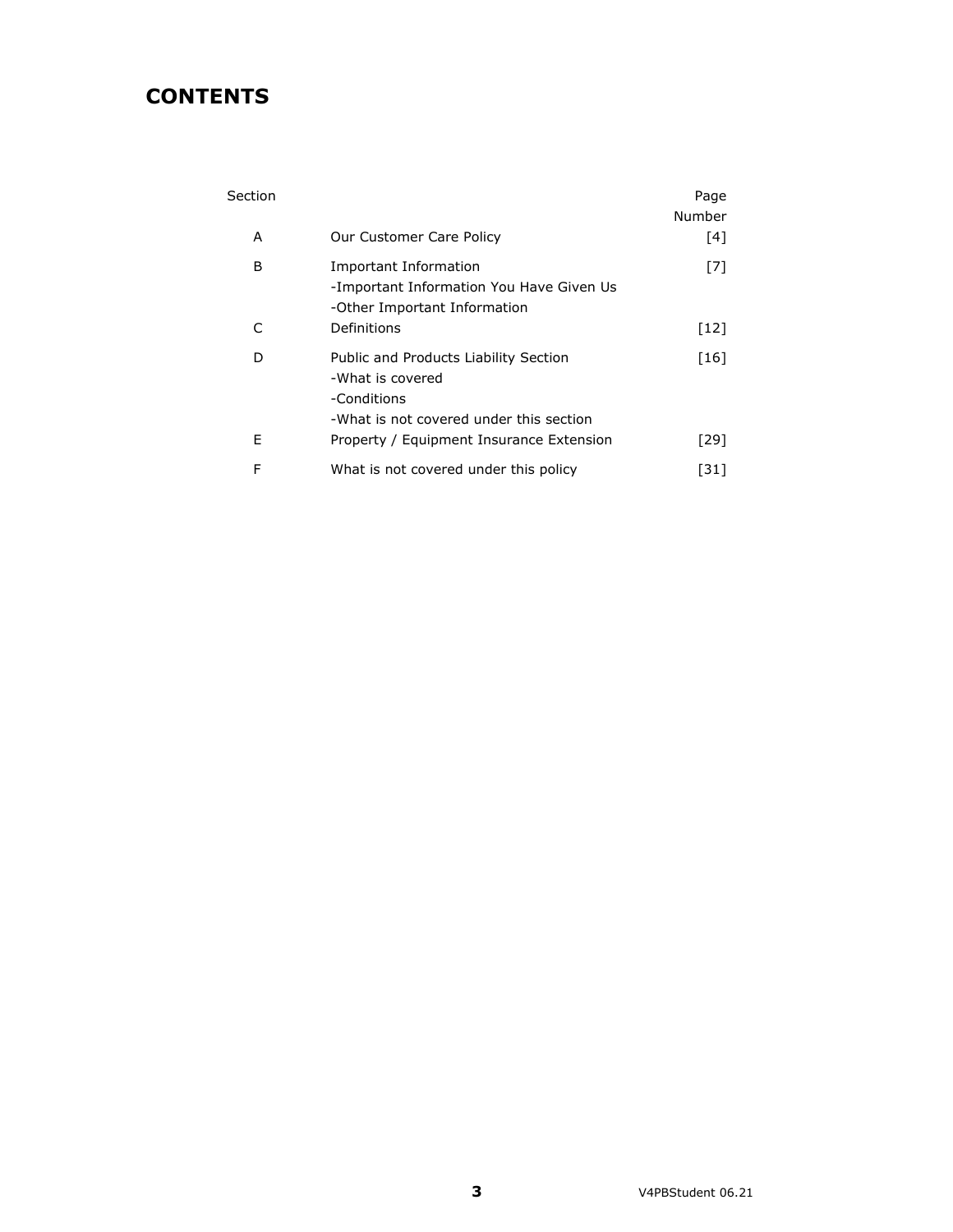# **A - OUR CUSTOMER CARE POLICY**

**This insurance is underwritten and administered on behalf of AXA Insurance UK plc, by InEvexco Limited. If You have a query on this insurance You should contact:** 

#### **InEvexco Limited**

Suite 184, 80 Churchill Square Business Centre Kings Hill West Malling ME19 4YU

Phone: **0345 605 8670**  Email: **info@professionalbeautydirect.co.uk** 

## **How to make a claim**

**If you need to make a claim, You should contact:** 

**InEvexco Limited**  Suite 184, 80 Churchill Square Business Centre Kings Hill West Malling ME19 4YU

Phone: **0345 605 8670**  Email: **info@professionalbeautydirect.co.uk** 

## **How to make a complaint**

#### **Complaints to Us**

We are committed to treating our customers fairly. However, we realise that there may be times when things go wrong. If this happens, please use the following contact details. Please tell us **Your** name and **Your** policy number and the reason for **Your** complaint.

We may record phone calls.

#### **For complaints about Your policy, contact InEvexco Limited at:**

**InEvexco Limited**  Suite 184, 80 Churchill Square Business Centre Kings Hill West Malling

Kent, ME19 4YU Phone: **0345 605 8670**  Email: **info@professionalbeautydirect.co.uk** 

Calls to 0345 numbers will cost no more than calls to 01 or 02 numbers in the UK. Calls from mobile phones may cost more. Other network charges will vary.

#### **If you need to make a complaint about a claim please contact AXA Insurance plc at:**

#### **Axa Insurance**

Commercial Complaints Axa House 4 Parklands Lostock Bolton BL6 4SD

#### Phone: **01204 815359**

Email: **commercial.complaints@axa-insurance.co.uk**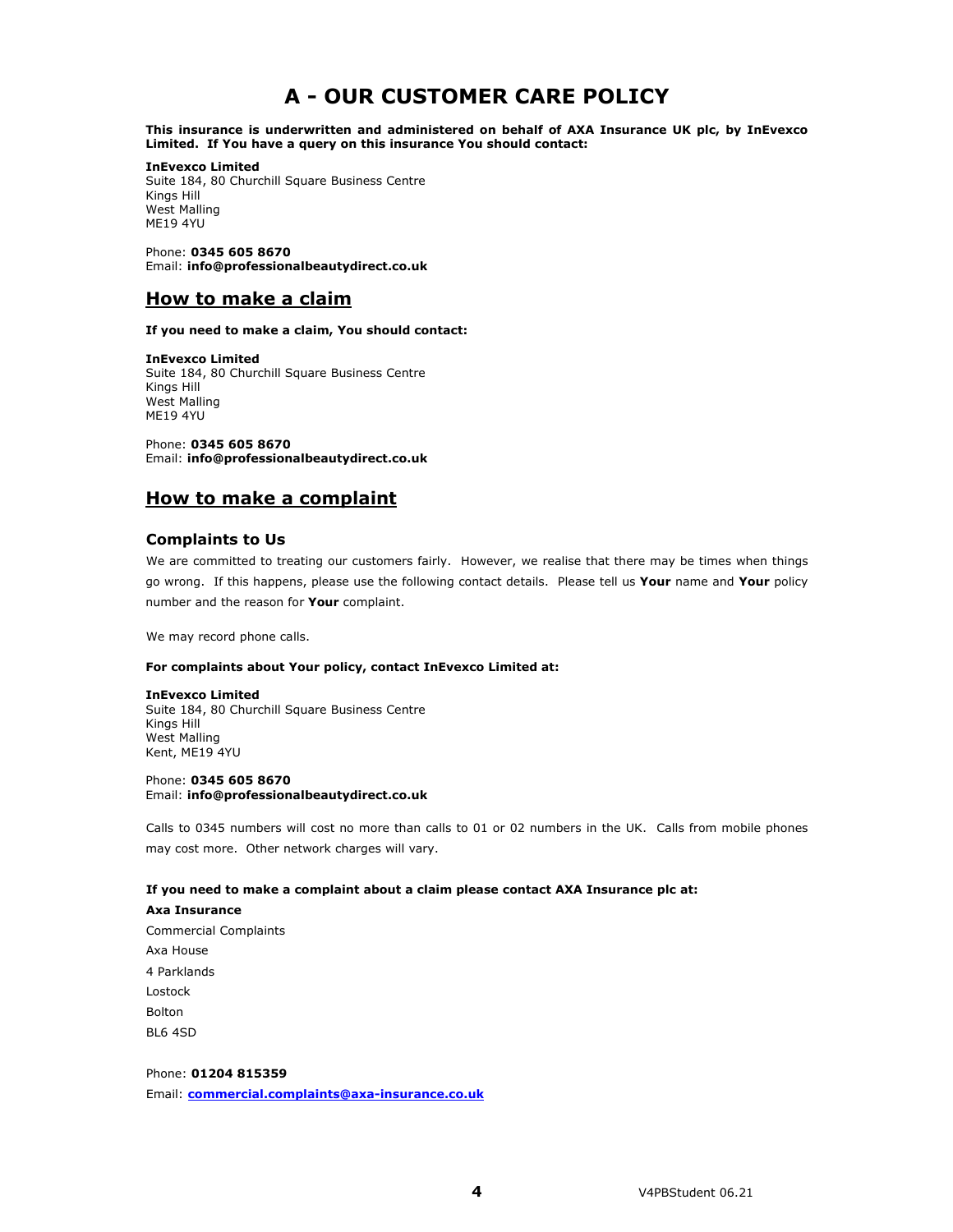AXA Insurance and InEvexco Limited aim to provide the highest standard of service to every customer. If our service does not meet **Your** expectations, we want to hear about it so we can try to put things right. All complaints we receive are taken seriously. Following the steps below will help us understand **Your** concerns and give **You** a fair response.

When **You** make contact please tell us the following information:

- Name, address and postcode, telephone number and e-mail address (if **You** have one).
- **Your** policy and/or claim number, and the type of policy **You** hold.
- The name of **Your** insurance agent/firm (if applicable).
- The reason for **Your** complaint.

Any written correspondence should be headed "**COMPLAINT**" and **You** may include copies of supporting material.

## **Beyond AXA Insurance plc and InEvexco Limited**

Should **You** remain dissatisfied following **Our** final written response, **You** may be eligible to refer **Your** case to the Financial Ombudsman Service (FOS).

The FOS is an independent body that arbitrates on complaints about general insurance products. The FOS can only consider **Your** complaint if **We** have given **You Our** final decision.

**You** have six months from the date of **Our** final response to refer **Your** complaint to the FOS. This does not affect **Your** right to take legal action.

Its address is:

The Financial Ombudsman Service Exchange Tower Harbour Exchange Square London E14 9SR

#### Phone: **08000 234 567** if calling from a landline or **0300 123 9123** if calling from a mobile **Email: complaint.info@financialombudsman.org.uk**

**You** can visit the Financial Ombudsman Service website at **www.financial-ombudsman.org.uk**

The ombudsman's service is available to personal policyholders. Their service is also open to charities, trustees and small businesses with income or assets within defined limits. **You** can get more information from **Us** or the ombudsman.

Our promise to **You** 

**We** will

- Acknowledge written complaints promptly.
- Investigate **Your** complaint quickly and thoroughly.
- Keep **You** informed of progress of **Your** complaint.
- Do everything possible to resolve **Your** complaint.
- Learn from **Our** mistakes.
- Use the information from complaints to continuously improve **Our** service.

Telephone calls may be recorded and monitored.

## **Regulation**

InEvexco Limited is authorised and regulated by the Financial Conduct Authority no. 579079.

AXA Insurance UK plc is authorised by the Prudential Regulation Authority and regulated by the Financial Conduct Authority and the Prudential Regulation Authority. **You** can check their website **www.fca.org.uk**, which includes a register of all the firms they regulate. Or **You** can phone it on **0800 111 6768**.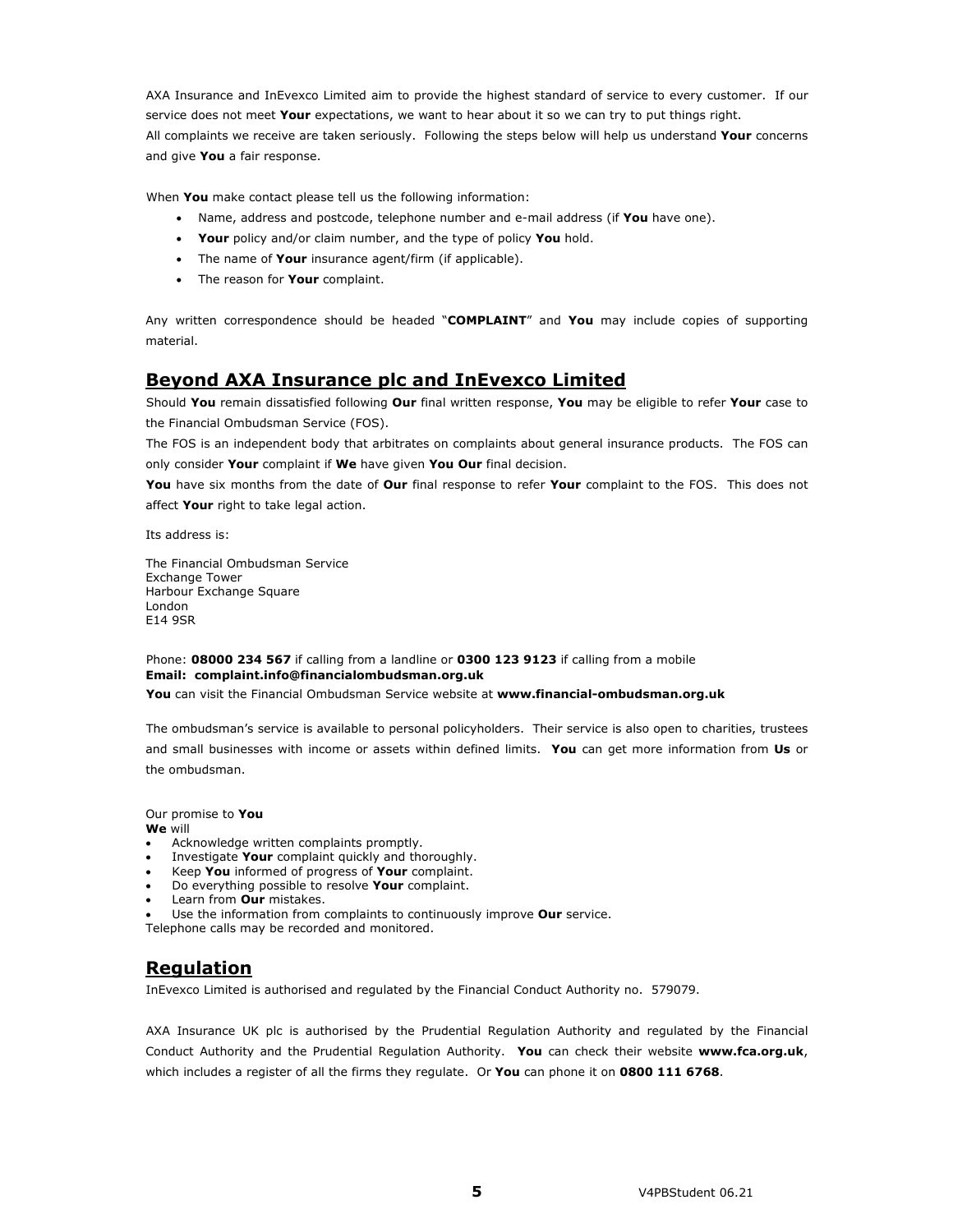# **Financial Services Compensation Scheme (FSCS)**

AXA Insurance UK plc are covered by the Financial Services Compensation Scheme(FSCS). **You** may be entitled to compensation from the scheme in the unlikely event **We** cannot meet **Our** obligations to **You**. This depends on the type of insurance, size of the business and the circumstances of the claim. Further information about the compensation scheme arrangements is available from the FSCS (www.fscs.org.uk).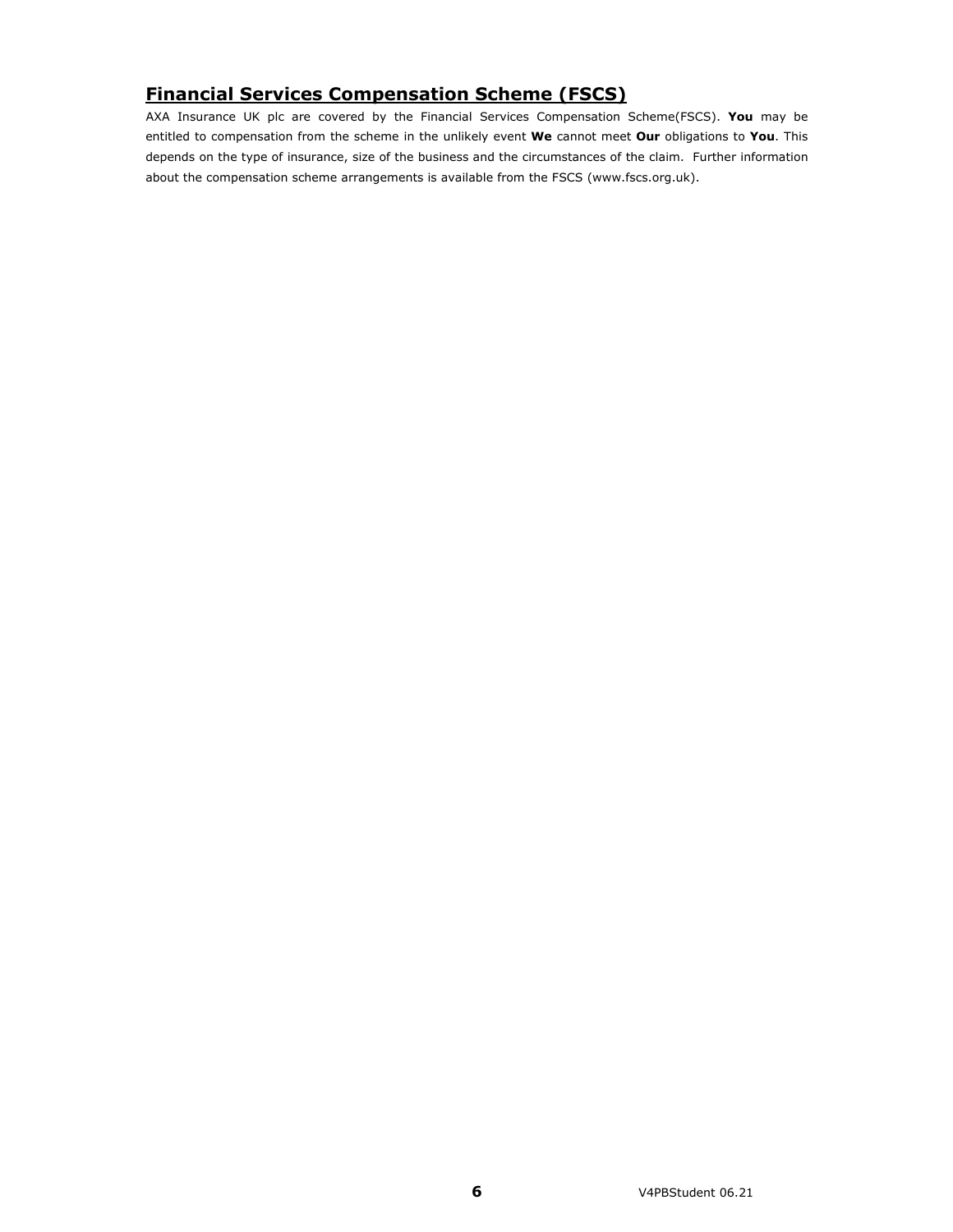# **B - IMPORTANT INFORMATION**

**Policy conditions** You must comply with the conditions of the insurance to have full protection of **Your** policy. If **You** do not comply then **We** may at **Our** option take one or more of the following actions

- 1. Cancel **Your** policy
- 2. Declare **Your** policy void (treating **Your** policy as if it had never existed)
- 3. Change the terms of **Your** policy
- 4. Refuse to deal with all or part of any claim or reduce the amount of any claim payments

It is important that:

- **You** check that the sections **You** have requested are included in the policy;
- **You** check that the information **You** have given **Us** is accurate see the "information **You** have given **Us**" section;
- **You** notify **Us** as soon as practicable of any inaccuracies in the information **You** have given **Us**;
- **You** comply with **Your** duties under each section and under the insurance as a whole

*These apply to all Sections of the Policy and all Clauses, Endorsements, and Extensions unless otherwise stated* 

## **1. Important Information You Have Given Us Fair presentation of risk condition**

**You** have a duty to make a fair presentation of the risk which **You** wish to insure. This applies prior to the start of **Your** policy, if any variation is required during the **Period of Insurance** and prior to each renewal. If **You** do not comply with this condition then

- (a) If the failure to make a fair presentation of the risk is deliberate or reckless **We** can elect to make **Your** policy void and keep the premium. This means treating the policy as if it had not existed and that **We** will not return **Your** premiums, or
- (b) If the failure to make a fair presentation of the risk is not deliberate or reckless and **We** would not have provided cover had **You** made a fair presentation, then **We** can elect to make **Your**  policy void and return **Your** premium, or
- (c) If the failure to make a fair presentation of the risk is not deliberate or reckless and **We** would have issued cover on different terms had **You** made a fair presentation of the risk then **We** can:
	- (i) reduce proportionately any amount paid or payable in respect of a claim under **Your** policy using the following formula. **We** will divide the premium actually charged by the premium which **We** would have charged had **You** made a fair presentation and calculate this as a percentage. The same percentage figure will be applied to the full amount of the claim to arrive at the proportion of the claim to be paid or payable; and/or
- (ii) treat **Your** policy as if it had included the different terms (other than payment of the premium) that **We** would have imposed had **You** made a fair presentation.
- (d) Where **We** elect to apply one of the above then
- (i) If **We** elect to make **Your** policy void, this will be from the start of the policy, or the date of variation or from the date of renewal
- (ii) **We** will apply the formula calculated by reference to the premium that would have been charged to claims from the start of the policy, or the date of variation or from the date of renewal
- (iii) **We** will treat the policy as having different terms imposed from the start of the policy, or the date of variation or from the date of renewal

Depending on when the failure to make a fair presentation occurs.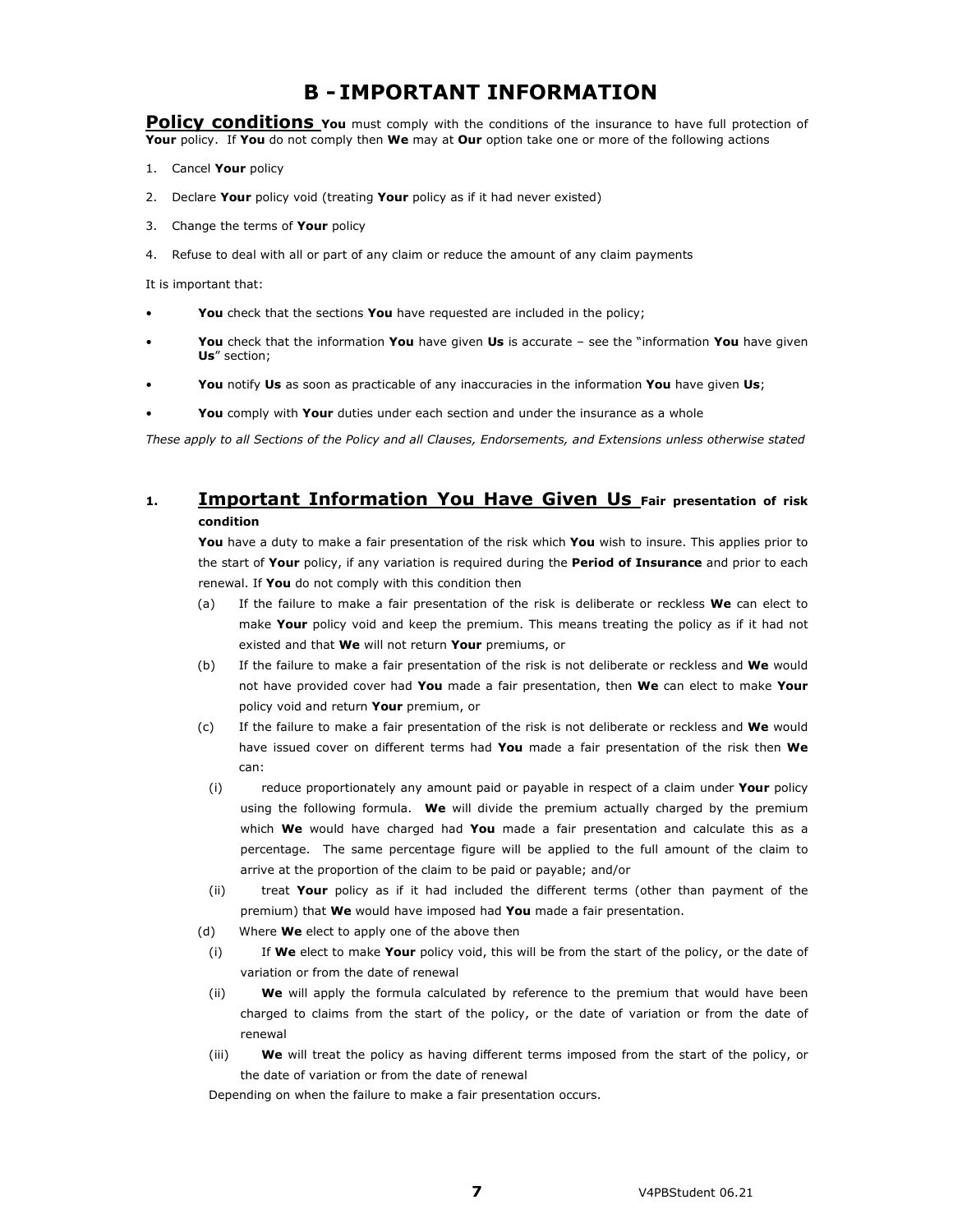# **Other Important Information**

#### **2. Cancellation condition**

- (a) **You** may cancel **Your** policy within 14 days of receiving **Your** policy in the first **Period of Insurance** if for any reason **You** are dissatisfied or the policy does not meet **Your** requirements.
- (b) **You** may cancel **Your** policy at any time if the **Business** is sold by **You** or **You** cease trading or **You** sell all the property insured shown in **Your** schedule.
- (c) **We** can cancel **Your** policy
	- (i) at any time by giving 30 days written notice to **Your** last known address
	- (ii) immediately, without giving **You** notice if the premium has not been paid to **Us**.

Where **Your** policy is cancelled in accordance with any of the above provisions, **We** will refund part of the premium paid, proportionate to the unexpired **Period of Insurance** following cancellation, provided that no claim has been paid or is outstanding in the current **Period of Insurance**. Cancellation of **Your** policy will not affect any claims or rights **You** or **We** may have before the date of cancellation.

**We** do not have to offer renewal of **Your** policy and cover will cease on the expiry date.

#### **3. Cancellation – Cooling Off Period**

**You** have a statutory right to cancel **Your** policy within 14 days from the day of purchase or renewal of the policy or the day on which **You** receive **Your** policy or renewal documentation, whichever is the later.

If **You** decide not to proceed with this insurance within the statutory cooling off period, **We** will refund any premium and tax **You** have paid subject to:

- (a) **You** notifying **Us** and returning the original Certificate of Insurance and any other certificates to **Us** within fourteen days of receipt;
- (b) no claims having been made and no incidents having arisen that could result in a claim under the policy

If **You** do not exercise **Your** right to cancel **Your** policy within this 14 day period, it will continue in force and **You** will be required to pay the full premium.

#### **4. Important Note - Consumer Insurance (Disclosure and Representations) Act 2012**

The Consumer Insurance (Disclosure and Representations) Act 2012 sets out situations where failure by a policyholder to provide complete and accurate information requested by an insurer allows the insurer to cancel the policy, sometimes back to its start date and to keep any premiums paid.

### **5. Claims notification condition**

**You** must

- (a) As soon as practical
	- (i) give **Us** notice of any circumstances which might lead to a claim under **Your** policy
- (ii) give **Us** all the information **We** request
- (b) immediately
	- (i) on receipt send **Us** every letter, court order, summons or other legal document served upon **You**
	- (ii) tell **Us** about any prosecution, inquest or fatal accident inquiry or dispute for referral to adjudication or court proceedings in connection with any potential claim under **Your** policy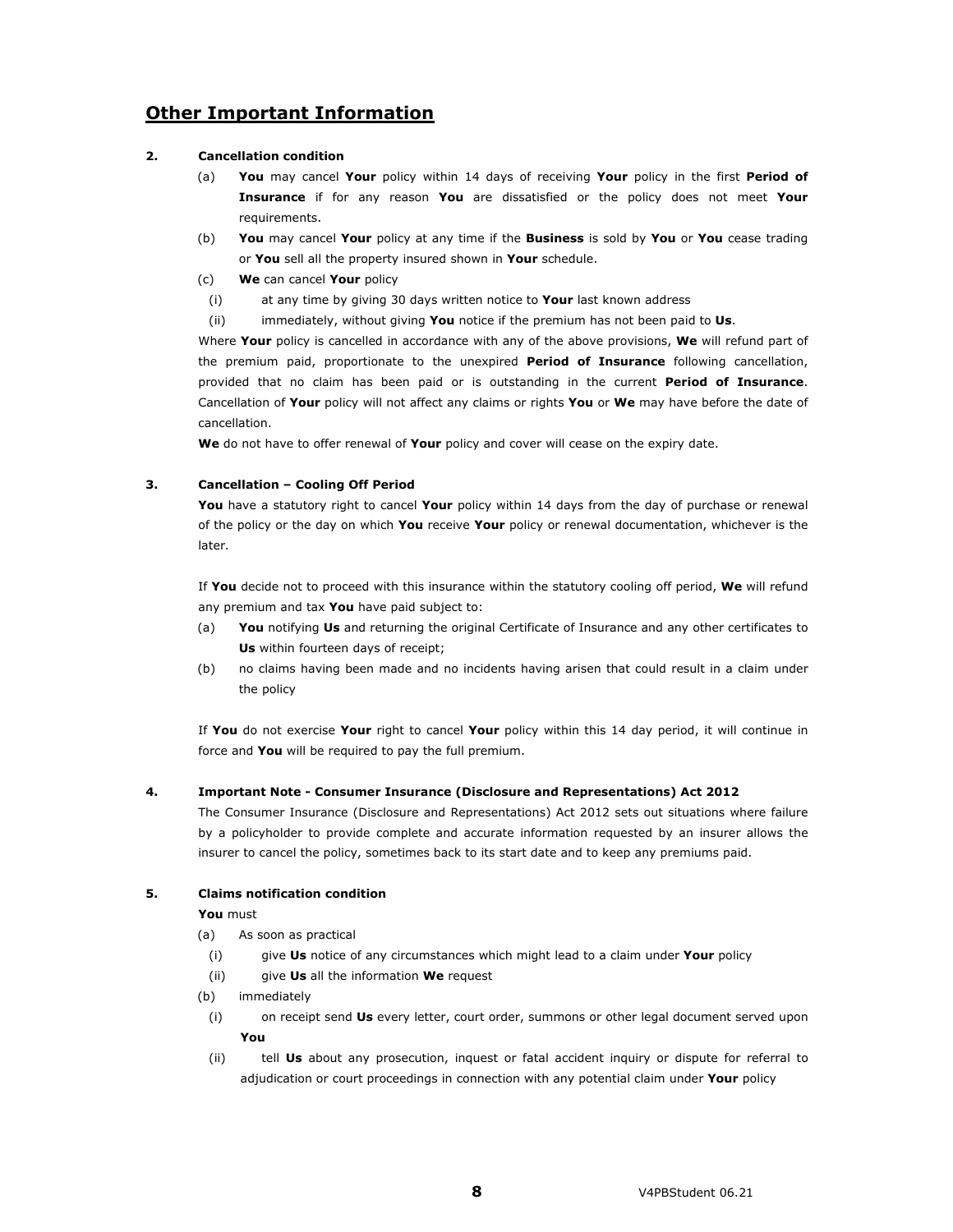(iii) notify the police of any loss or damage that has been caused by malicious persons, thieves, rioters, strikers or vandals.

**We** will not pay **Your** claim where **You** have not complied with this condition.

If **You** want to make a claim under this policy, please contact:

**InEvexco Limited**  Suite 184, 80 Churchill Square Business Centre Kings Hill West Malling Kent, ME19 4YU

Phone: **0345 605 8670**  Email: **info@professionalbeautydirect.co.uk** 

#### **6. Claims procedure condition**

- (a) **You** must take, or allow others to take, practical steps to prevent further injury, loss or damage, recover property lost and otherwise minimise the claim
- (b) At **Your** expense **You** must provide **Us** with
	- (i) Full details in writing of any injury, loss or damage and any further information or declaration **We** may reasonably require
	- (ii) any assistance to enable **Us** to settle or defend a claim
	- (iii) details of any other relevant insurances
- (c) **You** may not accept, negotiate, pay, settle, admit or repudiate any claim without **Our** written consent
- (d) Following a claim **You** must allow **Us** or anyone authorised by **Us**
- (i) access to premises
- (ii) to take possession of, or request delivery to **Us** of any property insured.
- (e) **You** may not abandon any property to **Us**
- (f) **We** will be allowed complete control of any proceedings and settlement of the claim.

**We** will not pay **Your** claim where **You** have not complied with this condition

**We** will not be bound to reinstate exactly or completely but only as circumstances permit in a reasonably sufficient manner and will not in any case expend in respect of any one Item insured more than the Sum Insured thereon

#### **7. Payment of Claims**

If a claim is made under the Policy the Premium and Tax for which is paid through a third party credit scheme **We** may avail ourselves of the Terms and Conditions of the credit scheme and deduct any sum outstanding from **You** to us in respect of the credit facility from any settlement due to **You** of a claim made under this Policy.

#### **8. Claims – Repayment of Excess**

**You** will repay to **Us** the amount of any **Excess** for which **We** have made payment.

#### **9. Claims – Other Insurance**

If at the time of any loss damage or injury there is any other insurance other than a more specific insurance covering the same property or liability or contingency **We** will not be liable for more than **Our** rateable proportion thereof and **You** will declare to **Us** the existence and terms of any other insurance and will do all things necessary to secure payment of the relevant proportion of the claim by the other insurance.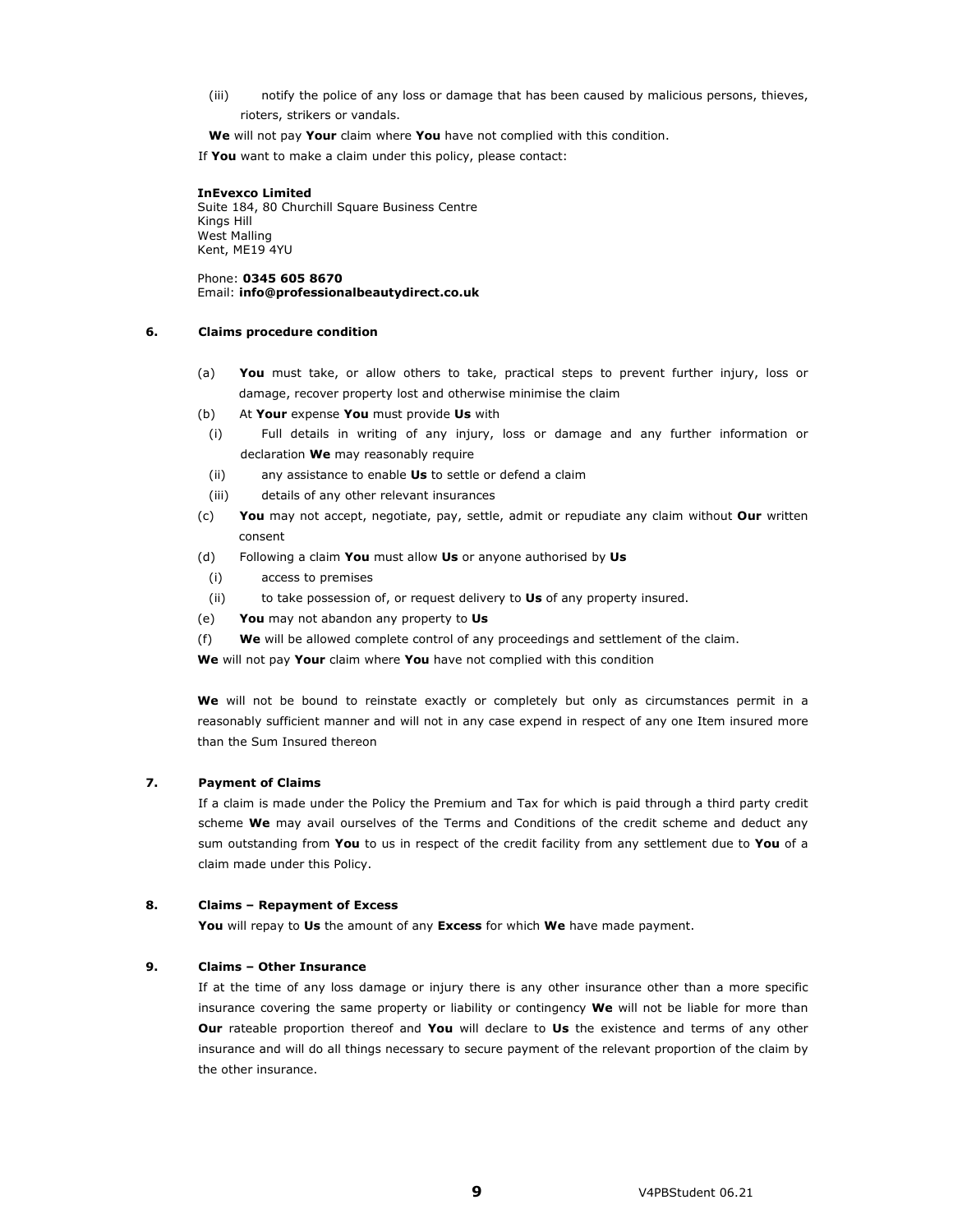#### **10. Claims – Fraudulent Claims**

**You** and anyone acting for **You** must not act in a fraudulent way.

If **You** or anyone acting for **You**

- (a) knowingly makes a fraudulent or exaggerated claim under **Your** Policy
- (b) knowingly makes a false statement in support of a claim under **Your** Policy
- (c) Knowingly submit a false or forged document in support of a claim (whether or not the claim itself is genuine),

#### **We** will

- (i) refuse to pay the claim
- (ii) declare the Policy void from the date of the fraudulent act without any refund of premiums. **We** may also inform the police of the circumstances.

#### **11. Subrogation (Our rights) condition**

**We** will be entitled to undertake in **Your** name or on **Your** behalf

- (a) the defence or settlement of any claim
- (b) steps to enforce rights against any other party before or after payment is made by **Us**

#### **12. Protecting Your data**

AXA Insurance UK plc is part of the AXA Group of companies which takes **Your** privacy very seriously. For details of how **We** use the personal information **We** collect from **You** and **Your** rights please view **Our** privacy policy at www.axa.co.uk/privacy-policy. If **You** do not have access to the internet please contact **Us** and **We** will send **You** a printed copy.

#### **13. Contracts (Rights of Third Parties) Act 1999**

A person or company who is not a party to this policy has no right under the Contracts (Rights of Third Parties) Act 1999 to enforce any term of this policy but this does not affect any right or remedy of a third party which exists or is available apart from that Act

#### **14. Law applicable to this policy**

**We** can choose the law which applies to this policy. **We** propose that the Law of England and Wales apply. Unless **We** and **You** agree otherwise, the Law of England and Wales will apply to this policy.

#### **15. Sanctions**

This contract of insurance is subject to sanction, prohibition or restriction under United Nations resolutions. It is a condition of **Your** policy that **We** will not provide cover, or pay any claim or provide any benefit under **Your** policy to the extent that the provision of such cover, payment of such claim or provision of such benefit would expose **Us**, or **Our** parent, subsidiary or any AXA group member company, to any trade or economic sanctions, or violate any laws or regulations of the United Kingdom, the European Union, the United States of America or any other territory.

#### **16. Observance of Policy Terms**

The answers and statements in the **Proposal** are true and complete and **You** will observe and fulfil the Terms Conditions and Endorsements of this policy in so far as they relate to anything to be done or complied with by **You**.

#### **17. Reasonable Care**

**You** must take reasonable steps to

- (a) prevent or protect against **Injury**, loss or **Damage**
- (b) keep **Your Premises**, machinery, plant and equipment and all other property insured in good condition and in full working order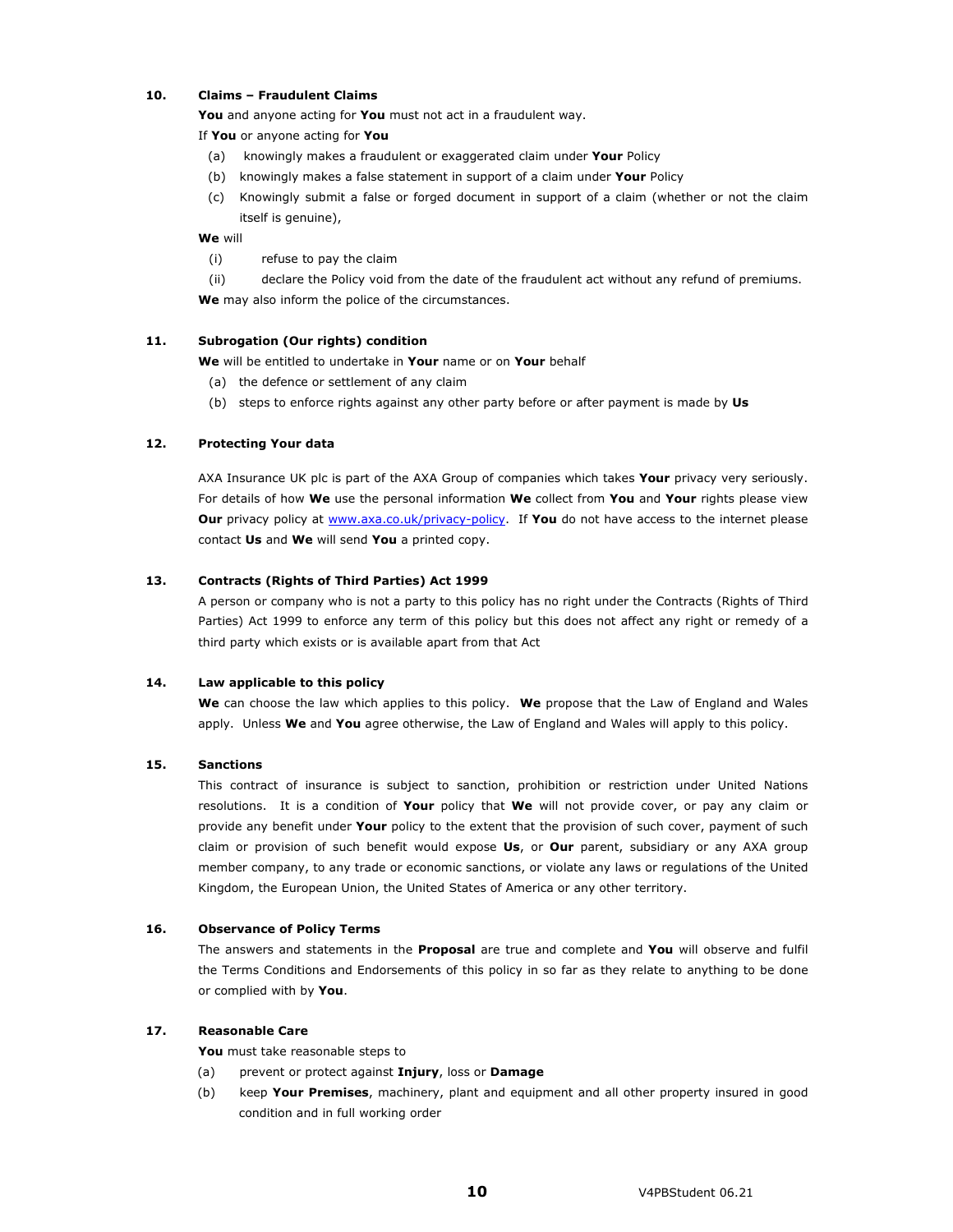(c) remedy any defect or any danger that becomes apparent, as soon as possible

If required by **Us**, **You** must allow access to **Your Premises** and/or activities of **Your Business** to carry out inspection or survey. **You** must complete any risk improvements that **We** ask for, within a reasonable period of time advised by **Us**.

#### **18. Payment of Premium**

- (a) The Premium will be paid when due otherwise all benefit under this Policy will be forfeited and the Policy will be cancelled from the date when the Premium was due
- (b) If the Premium for the Policy is paid through a credit scheme
	- (i) it is a condition precedent to **Our** liability that each credit payment is made on the due date as required by the repayment schedule of the credit scheme
	- (ii) if there is a default through non-compliance with credit scheme Terms and Conditions the Policy will be cancelled from the date of the first default
	- (iii) if there is a default in the repayment schedule occurring through circumstances other than a breach of the Terms and Conditions of a credit scheme then the Policy will be suspended for 7 days in order for the default to be remedied If the default remains unremedied within that time the Policy will be cancelled at the end of that 7 day period

#### **19. Change of Risk Condition**

**You** must tell **Us** as soon as possible during the **Period of Insurance** of any change

- (a) to the business
- (b) in the person, firm, company or organization shown in **Your** schedule as the insured
- (c) to the information **You** provided to **Us** previously or any new information that increases the risk of loss as insured under any section of **Your** policy

Your policy will come to an end from the date of the change unless We agree in writing to accept an alteration.

**We** do not have to accept any request to vary **Your** policy. If **You** wish to make any alteration to **Your** policy **You** must disclose any change to the information **You** previously provided or any new information that could affect this insurance. If **We** accept any variation to **Your** policy, an increase in the premium or different terms or conditions of cover may be required by **Us**.

#### **20. Value Added Tax**

If **You** are registered for VAT **We** will not pay the VAT element of any **Fees and Expenses** bills.

**21. Compliance with Local Authority Registration Requirements and Government Legislation** 

**You** must register with **Your** Local Authority where this is a requirement of **Your** Local Authority and comply with all legislation relating to the **Treatments You** perform.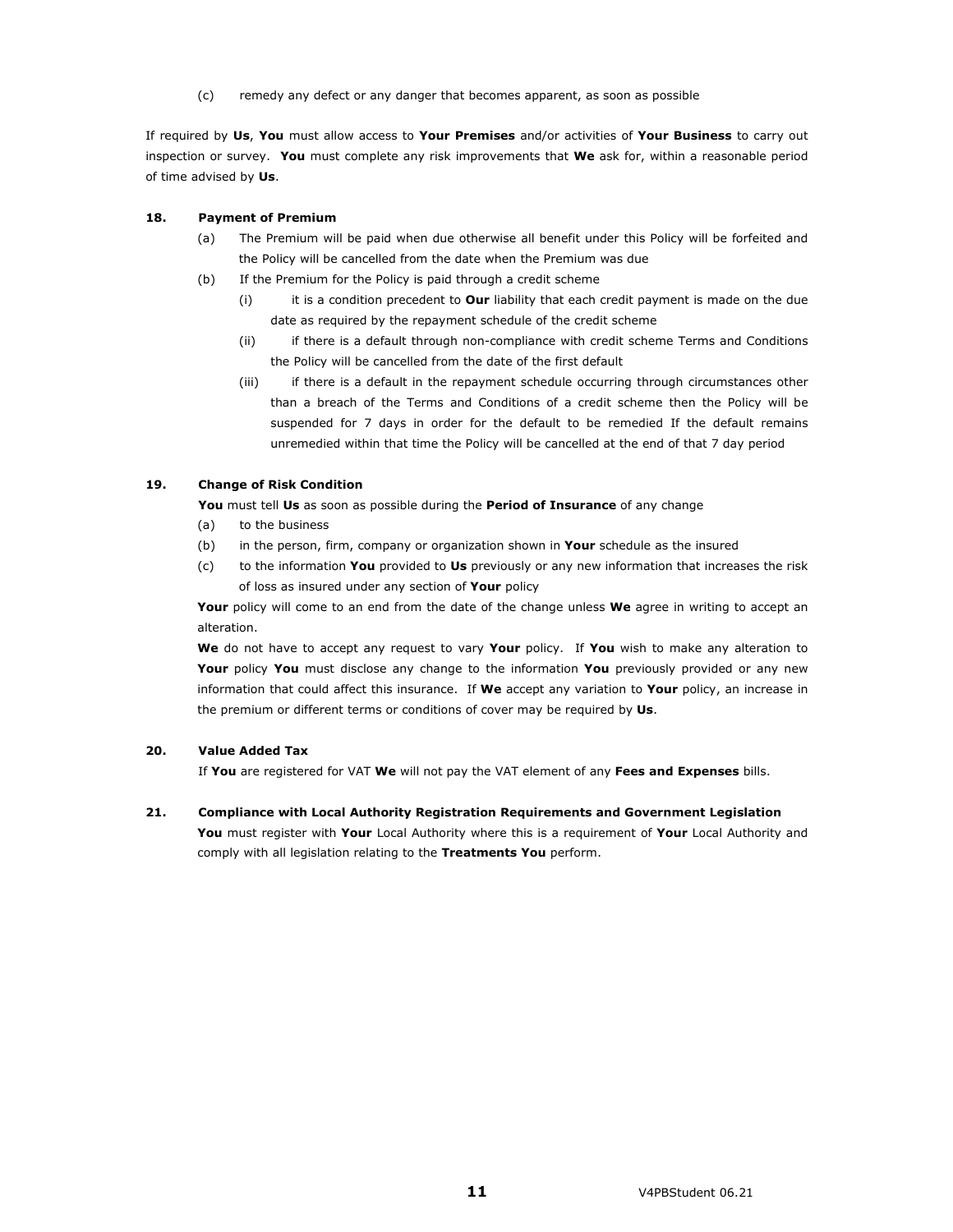# **C - DEFINITIONS**

Some words have a special meaning in the policy and these are listed below. Wherever a word with a special meaning is used in the policy, it will be printed in **bold** type.

**Asbestos** means **Asbestos** in any form, **Asbestos** fibres or particles or derivatives of **Asbestos** or any material containing **Asbestos** 

#### **Computer Equipment**

means electronic **Data** processing and/or word processing equipment including but not limited to all processing units, screens, keyboards, printers, scanners, disk and tape drives, telecommunication and networking equipment and spare components for the equipment and **Data** carrying materials used in connection with the equipment but excluding programmes and software not being proprietary branded **Data** or telephone systems

**Computer Systems** means computer or other equipment or component or system or item which processes stores transmits or receives **Data**

#### **Damage**

means accidental physical loss, damage, or destruction

**Data** means any **Data** of any sort whatever, including without limitation tangible or intangible **Data**, and any programs or software, bandwidth, cryptographic keys, databases, documents, domain names or network addresses or anything similar, files, interfaces, metadata, platforms, processing capability, storage media, transaction gateways, user credentials, websites, or any information whatever

#### **Defined Perils**

means fire, lightning, explosion, theft, earthquake, aircraft or other aerial devices or articles dropped therefrom, riot, civil commotion, strikers, locked out workers, persons taking part in labour disturbances, malicious persons other than thieves, storm, **Flood**, escape of water from any tank apparatus or pipe impact by a road vehicle or animal or any article dropped from a road vehicle

**Denial of Service Attack** means any actions or instructions constructed or generated with the ability to **Damage**, interfere with or otherwise affect the availability or performance of networks, network services, network connectivity or **Computer Systems**. Denial of service attacks include, but are not limited to, the generation of excess traffic into network addresses, the exploitation of systems or network weaknesses, the generation of excess or non-genuine traffic between and amongst networks and the procurement of such actions or instructions by other **Computer Systems**

#### **Director**

means a director of **Your** business where **You** are a limited company

**Electronic Data** means facts, concepts or information in a form usable for communications, interpretation or processing by electronic or electro-mechanical **Data** processing or electronically controlled equipment which includes programmes, software, firmware, operating systems or other coded instructions for the processing or manipulation of **Data** 

#### **Employee**

means any

- (a) person under a contract of service or apprenticeship with **You**
- (b) self-employed person labour only sub-contractor labour master or person supplied by any of them
- (c) person seconded to acquire work experience under a scheme or otherwise
- (d) person hired to or borrowed by **You**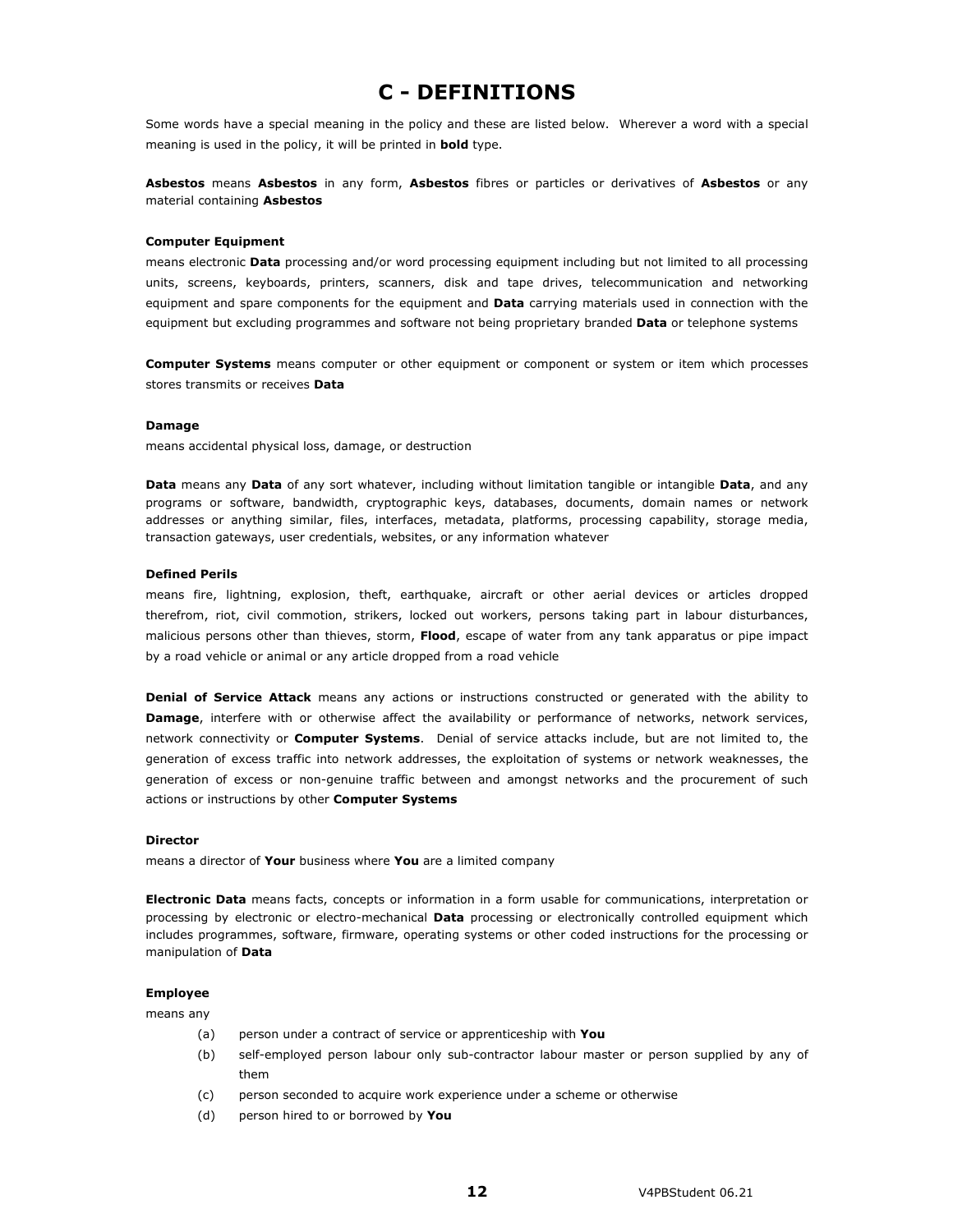#### (e) voluntary worker

whilst working for **You** in the course of **Your Trade or Business** 

#### **Fees and Expenses**

means any fees expenses and other disbursements reasonably incurred on **Your** behalf with **Our** written consent

**Flood** means **Damage** caused by the escape of water from the normal confines of any natural or artificial water course, lake, reservoir, canal, drain or dam or inundation from the sea or inundation by rainwater or rainwater induced run off other than where the inundation is solely caused by or solely results from ingress of rainwater through or via the roof of the **Building**

#### **Hacking**

means unauthorised access to any **Computer Systems** whether **Your** property or not

#### **Injury**

means bodily injury, death, illness, disease, or shock causing bodily injury

**Invasive** means a procedure involving puncture or incision of the skin or insertion of an instrument or foreign material into the body

#### **Offshore**

means as from the time when **You** embark onto a conveyance at the point of final departure to an offshore rig offshore platform or offshore installation until the time as they disembark from the conveyance onto land upon their return from an offshore rig or an offshore platform or an offshore installation

#### **Partner**

means **Your** business partner where **You** are a partnership

**Period of Insurance** means the period from the start date to the expiry date shown in **Your** schedule

**Personal Injury** means personal injury or infringement of a person`s legal right other than **Bodily Injury** or a right arising from title to, or an interest in property.

**Phishing** means any access or attempted access to **Data** made by means of misrepresentation or deception.

#### **Polluting or Contaminating or Seeping Substances**

means any solid, liquid, gaseous or thermal irritant or contaminant including but not limited to smoke, vapour, fumes, acid, alkalis, chemicals, dust, micro-organisms and waste including material to be recycled reconditioned or reclaimed

#### **Pollution or Contamination**

means

- (a) all pollution or contamination of buildings or other structures or of water or land or the atmosphere
- (b) all **Injury** or physical loss or physical damage to material property directly or indirectly caused by pollution or contamination

arising from **Polluting or Contaminating or Seeping Substances**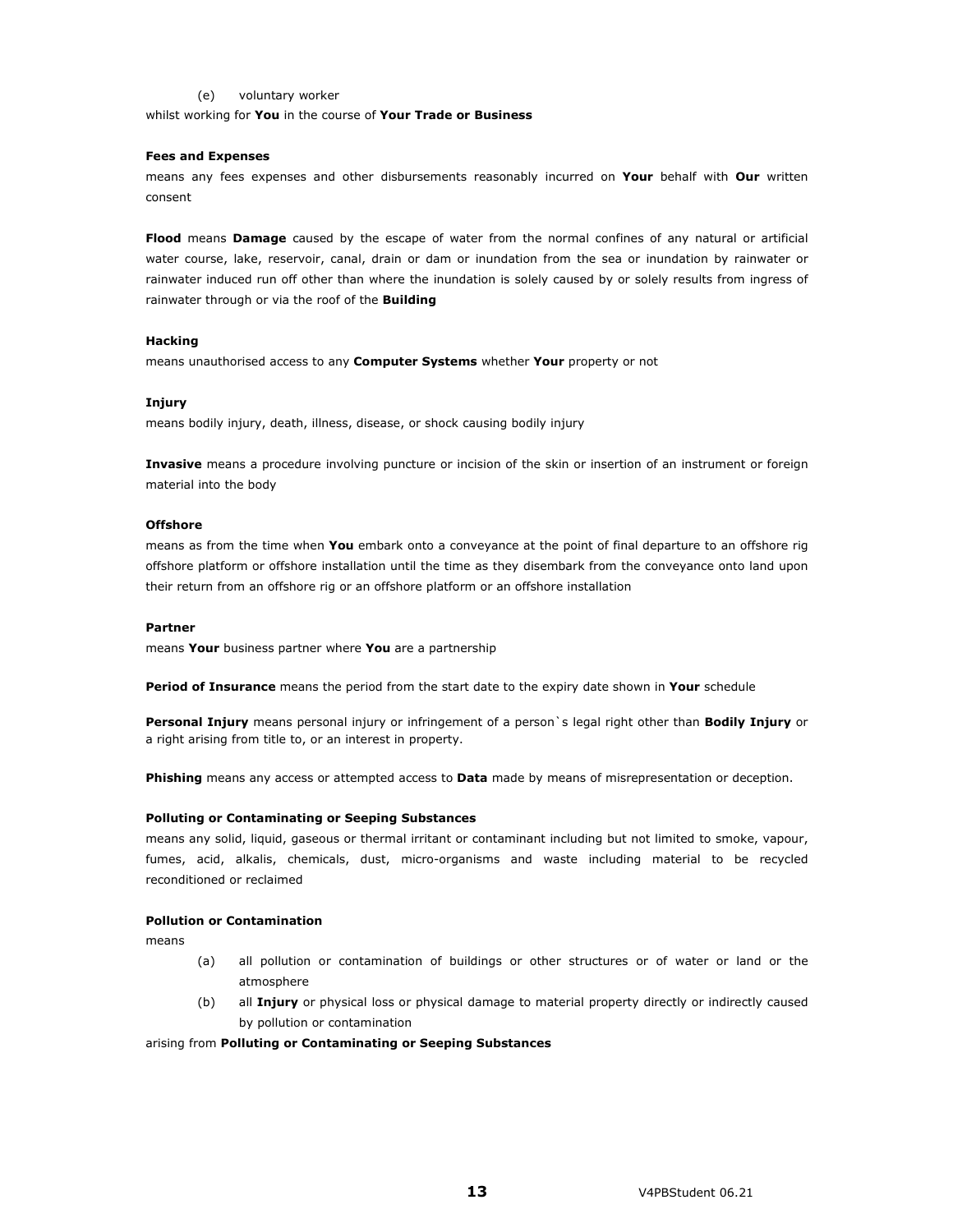#### **Principal**

means any company firm organisation partnership or person for whom **You** are undertaking a form of **Treatment** for which **You** are qualified or from whom **You** are renting or leasing space or equipment at a **Salon**

#### **Products**

means goods including labels and containers and packaging

- (a) on which work has been completed by or on **Your** behalf, at **Your** normal place of business or that of the party who carried out the work on **Your** behalf
- or
- (b) which have been handled stored sold supplied transported or financed by **You** and which at the time of the event giving rise to a claim under this Section are not in **Your** custody or control

#### **Proposal**

means any signed application or proposal form or statement of fact and declaration and any other information in connection with this insurance supplied by **You** or on **Your** behalf

#### **Qualified Person**

means a person over the age of 18 who holds the relevant certificates and qualifications applicable to the **Treatments** provided

#### **Remediation**

includes "remediation" under the Environment Act 1995, Section 5.78A

#### **Retroactive Date**

means the date three years prior to the inception date shown on the Certificate of Insurance.

#### **Salon**

means those parts of any premises other than private dwellings used for retail purposes in connection with the **Trade** or **Business**

#### **Territorial Limits**

means

- (a) England Scotland Wales Northern Ireland the Channel Islands and the Isle of Man
- (b) any other member country of the European Union
- (c) elsewhere in the world (excluding the United States of America and Canada) in respect of **Injury** loss or damage caused by or arising from
	- (i) the supply of **Products**
	- (ii) **Your** clerical administrative and other non manual activities when **You** are normally resident within the territories specified in (1) of this Definition and occurring during any temporary visit made in connection with the **Trade or Business**

**Terrorism** means in England, Scotland and Wales: Acts of persons acting on behalf of, or in connection with, any organization which carries out activities directed towards the overthrowing or influencing, by force or violence, of Her Majesty`s Government in the United Kingdom or any other government de jure or de facto.

In Northern Ireland: An act including but not limited to the use of force or violence and or threat thereof of any person or group(s) of persons whether acting alone or on behalf of or in connection with any organization(s) or government(s) committed for political, religious, ideological or similar purposes including the intention to influence any godvernment and or put the public or any section of the public in fear

In the Channel Islands and the Isle of Man: An act of any person(s) acting on behalf of or in connection with any organisation which carries out activities directed towards the overthrowing or influencing by force or violence of any government de jure or de facto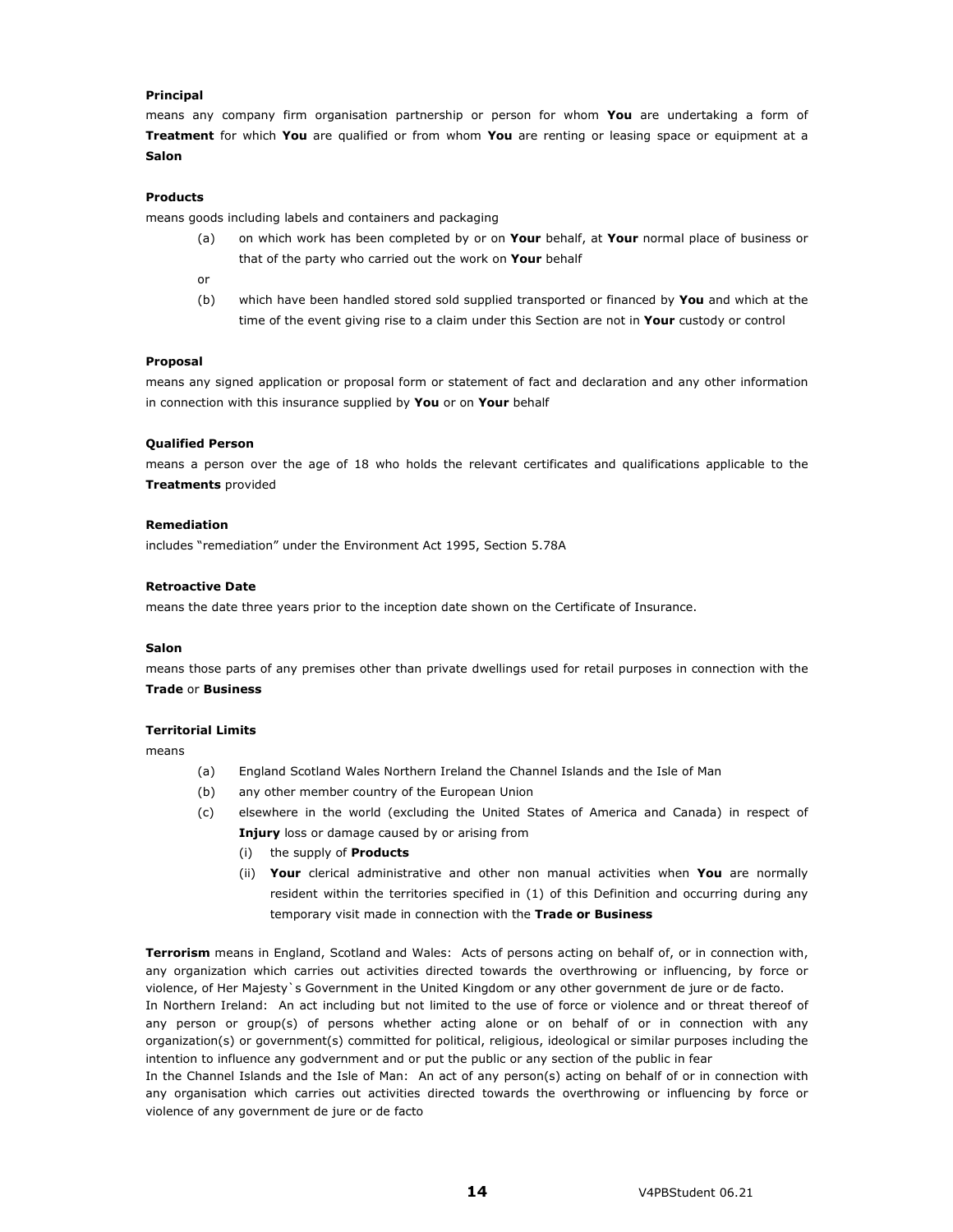#### **Terrorist Act**

Means any act of a person or group directed towards the overthrowing or influencing of any government or putting any section of the public in fear by threat force or violence or other means

#### **Treatments**

means the standard **Treatments** and additional **Treatments** specified in the Certificate of Insurance as being insured

#### **Trade or Business**

means only the provision of **Treatments** for which insurance is provided as described in the Certificate of Insurance

#### **Virus or Similar Mechanism**

means program code programming instruction or any set of instructions constructed with the purpose and ability or purposely used to **Damage**, interfere with, adversely affect, infiltrate or monitor computer programs, **Computer Systems**, **Data** or operations, whether involving self-replication or not. The meaning of **Virus or Similar Mechanism** includes but is not limited to trojan horses worms and logic bombs and the exploitation of bugs or vulnerabilities in a computer program to **Damage**, interfere with, adversely affect, infiltrate or monitor the above.

This Definition includes but is not limited to trojan horses, worms and logic bombs

#### **We, Us or Our**

means AXA Insurance UK plc

#### **You or Your**

means the insured individual, partnership or company named in the Certificate of Insurance and includes

- (a) the legal personal representatives if **You** die in respect of liability incurred by **You**
- (b) at **Your** request, any **Director or Partner**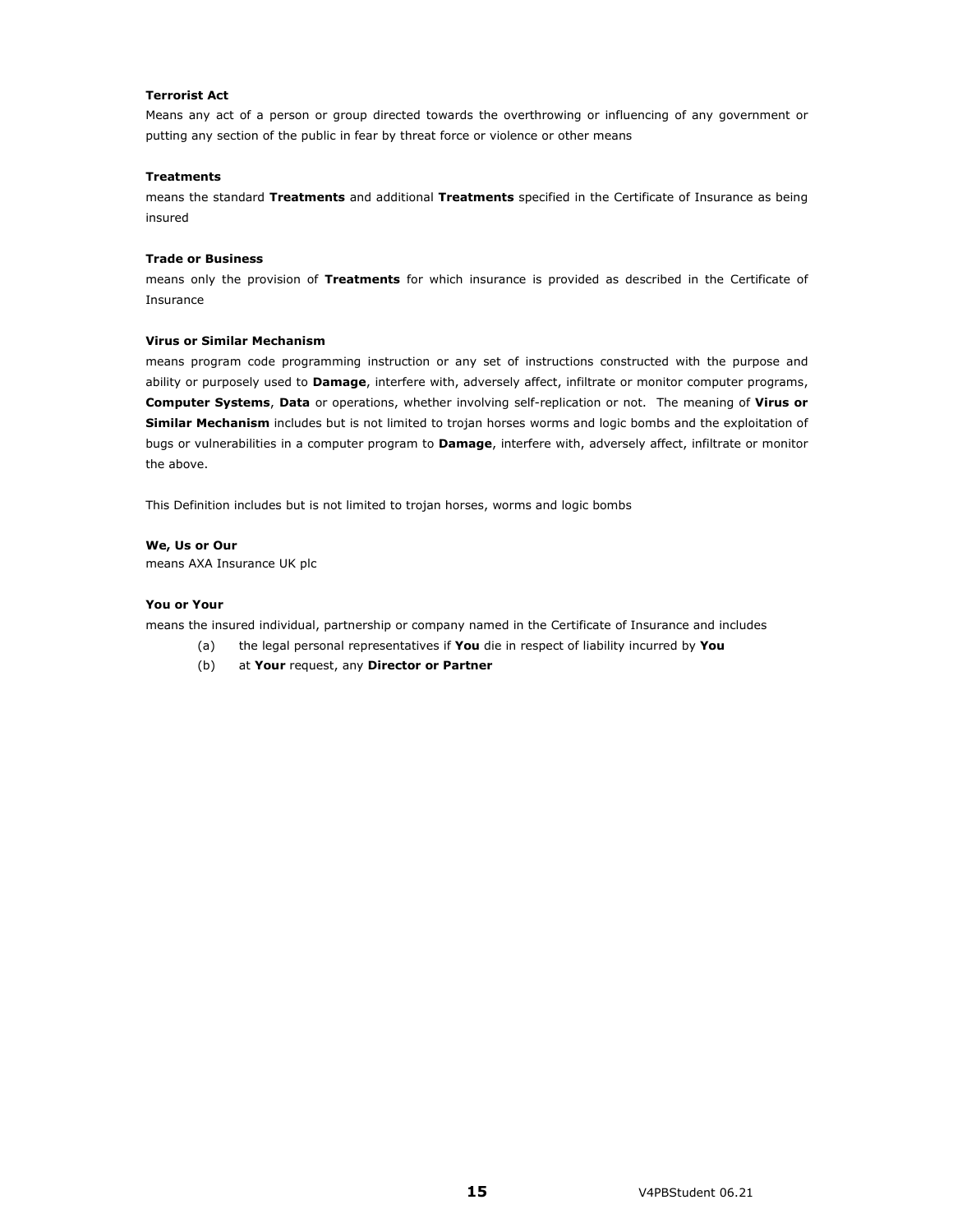# **D - PUBLIC AND PRODUCTS LIABILITY INSURANCE SECTION**

## **What is covered under this section**

**We** will pay the amount of damages and claimant's costs and expenses for which **You** shall become legally liable to pay in respect of accidental

- (a) **Injury** to any person
- (b) **Damage** to property
- (c) obstruction, trespass, nuisance, wrongful arrest or interference with any right of way, light, air or water

occurring within the **Territorial Limits** in connection with the **Trade or Business** during the **Period of Insurance** 

#### **Limit of Insurance**

**Our** maximum liability in respect of all payments made under this Section and Extensions of this Section in respect of or arising out of any one occurrence or all occurrences of a series consequent on or attributable to one original cause or source will not exceed the Limit of Insurance stated in the Schedule

Provided that **Our** liability for all payments made in respect of or arising out of **Products** or **Treatments** shall not exceed in the aggregate the Limit of Insurance stated in the Schedule in any one **Period of Insurance**

The Limit of Insurance under this Section for all damages, costs and expenses payable in respect of all occurrences of a **Terrorist Act** during any one **Period of Insurance** shall not exceed in the aggregate the sum of £2,000,000

#### **Discharge of Liability**

**We,** having been advised of a claim or an occurrence which might give rise to a claim under this Section, will be entitled to pay to **You** in settlement of **Our** liability for all claims arising out of one occurrence or series of occurrences attributable to one original cause or source either

- (a) the Limit of Insurance (less any amounts already paid as damages) or
- (b) any other amount for which the claim or claims may be settled

**We** will then relinquish control of and be under no further liability in respect of any claim or claims except for costs and expenses incurred up to the date of payment

#### **Legal Costs and Expenses**

**We** will pay, in addition to the Limit of Insurance, legal costs and expenses incurred with its written consent for

- (a) representation at any coroner's inquest or inquiry in respect of any death
- (b) defending in any court of summary jurisdiction of any proceedings in respect of any act or omission relating to any event

which may be the subject of Insurance under this Section

#### **Legal Defence Costs**

**We** will be liable for all costs and expenses incurred with its written consent in respect of **Your** defence against prosecution or incurred in connection with appeal against conviction arising from a prosecution under the provisions of

- (a) the Health and Safety at Work etc Act 1974
- (b) the Health and Safety at Work (Northern Ireland) Order 1978
- (c) Part II of the Consumer Protection Act 1987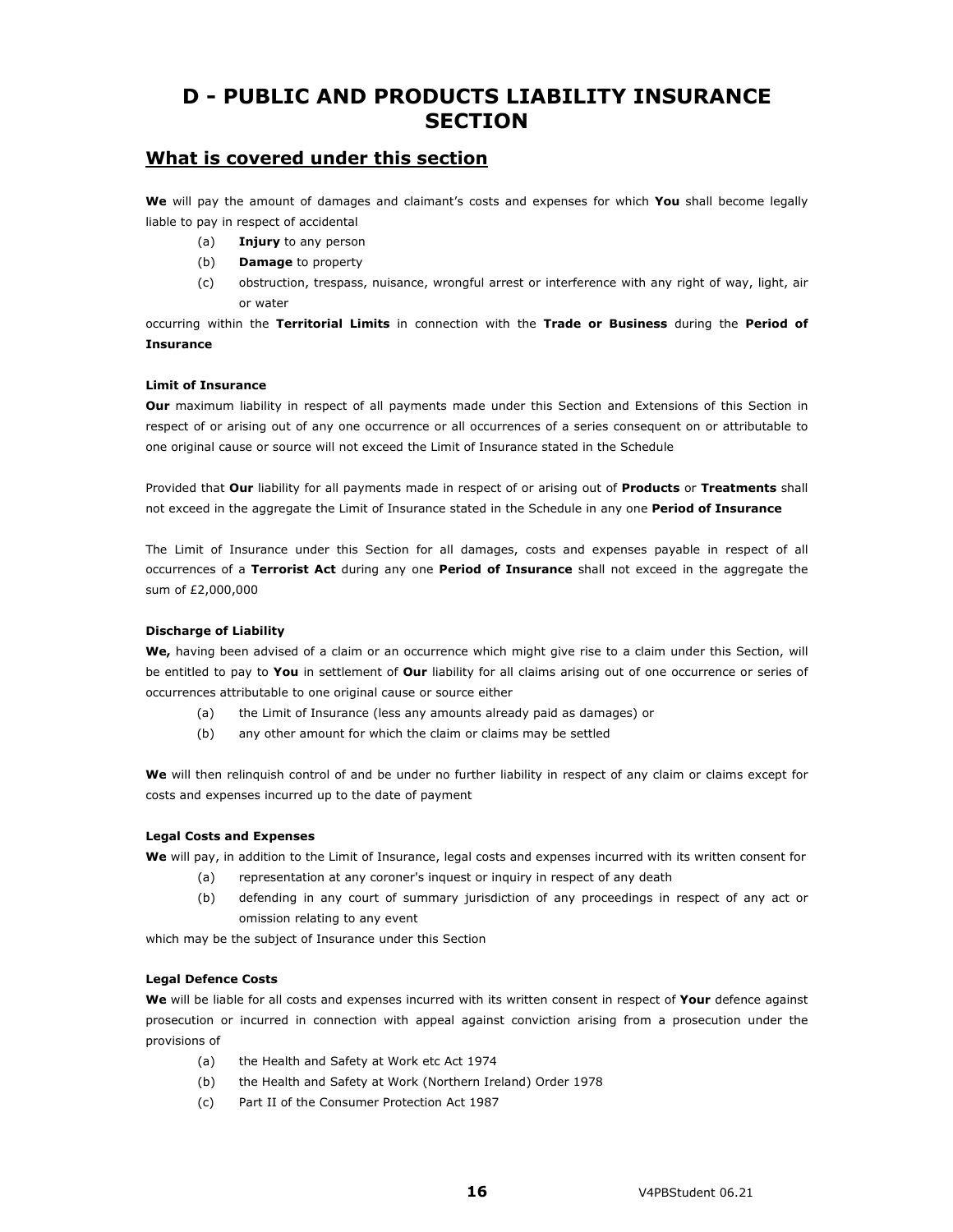Provided that the offence under the legislation

- (a) is alleged to have been committed during the **Period of Insurance** in connection with the **Trade or Business** within the **Territorial Limits**
- (b) relates to the health safety and welfare of any person other than a **Director** or **Employee**

**We** will not be liable under this Extension for

- (a) the cost of any fine or penalty
- (b) legal costs and expenses arising out of any deliberate act or omission by **You**
- (c) legal costs and expenses where cover is provided by any other insurance

#### **Retroactive Public and Products Liability Extension**

The cover provided by the Public and Products Liability Insurance Section is extended to cover **You** in respect of **Injury** caused prior to the inception date as shown on the Certificate of Insurance but for which a claim is first made against **You** during the **Period of Insurance**

This Extension shall only apply in so far as **You** are unable to establish the identity or existence of a previous insurer or are unable to obtain cover under any previous policy or insurance in respect of the **Injury**

Provided that

- (a) **Your** inability to obtain cover under any previous policy or insurance is not due to
	- (i) the **Injury** being excluded under the terms of any previous policy or insurance
	- (ii) the breach of any policy condition or the non-disclosure or misrepresentation or concealment of a material fact
	- (iii) the exhaustion or inadequacy of the limit of Insurance
	- (iv) the insurer
		- (1) having entered a scheme or arrangement with its creditors or otherwise being in administration or liquidation
		- (2) not being able or being unlikely to meet its liabilities
	- (v) **You** not having previously effected Public and Products Liability insurance
- (b) **We** will not be liable for any cause happening before the **Retroactive Date**.

#### **Cover to Principal Extension**

**We** will cover any **Principal** in respect of the legal liability of the **Principal** arising out of **Your** use of any facilities provided by the **Principal** under a contract or agreement provided that

- (a) cover would have been provided under this policy had the claim been made against **You**
- (b) the **Principal** complies with and is subject to the terms and conditions of this policy in so far as they can apply
- (c) the conduct and control of all claims is vested in **Us**

#### **Non Injury Treatment Extension**

Where **Injury** has not occurred the **Public and Products Liability Section** is extended to cover **You** against legal liability in respect of any claim

- (a) which is first made in writing against **You**
- and
- (b) which is notified to **Us**

during the **Period of Insurance** for breach of professional duty consequent upon any neglect error or omission in providing advice or **Treatment** in the course of the **Trade or Business**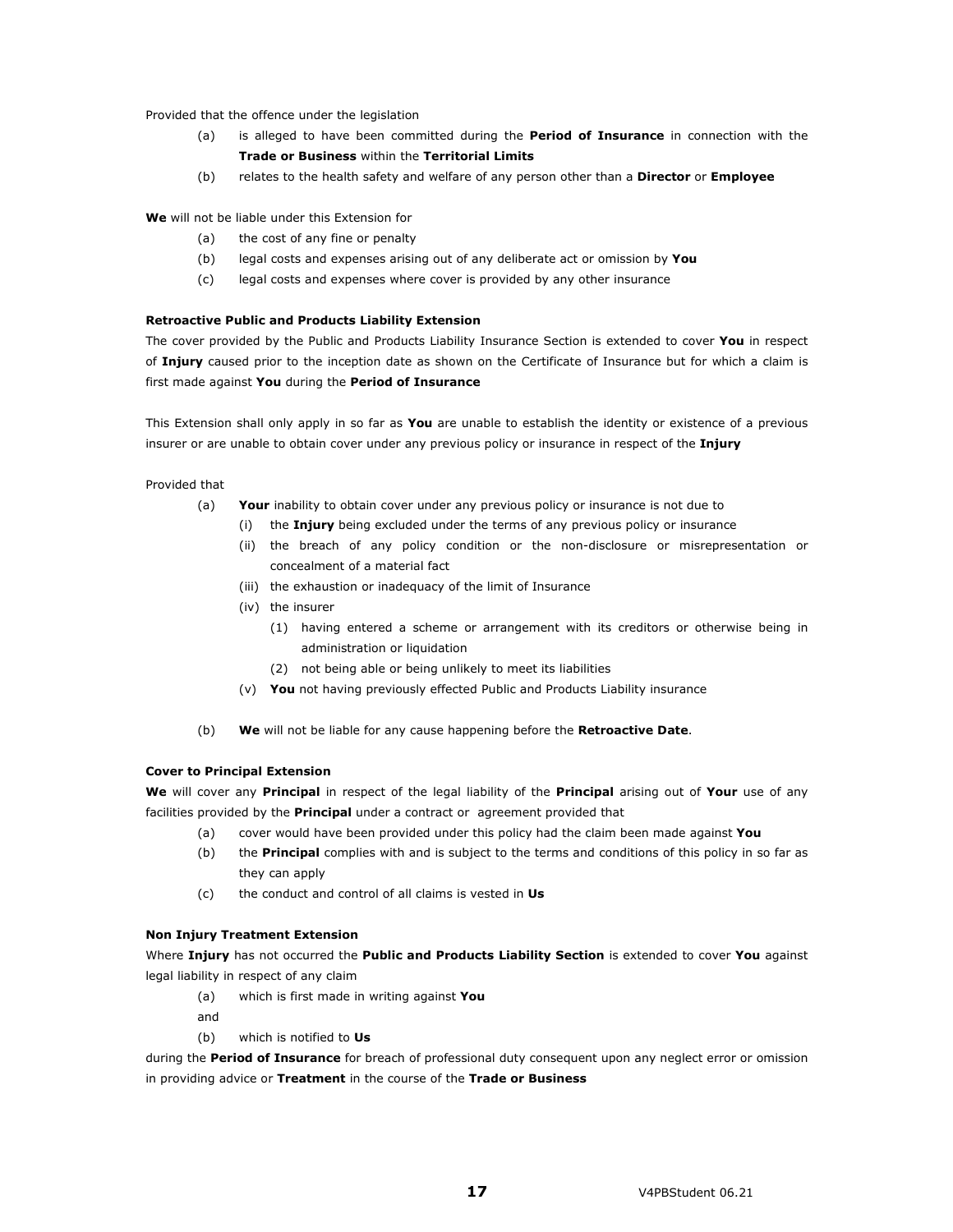Provided that **Our** liability in respect of all claims made against **You** during any one **Period of Insurance** including costs and expenses incurred by **Us** or with **Our** consent in the defence and settlement of any claims shall not exceed £50,000 in the aggregate

#### Provided that

**We** will not be liable for

- (a) the first 10% of each claim
- (b) any cause of happening before the **Retroactive Date**

#### **Extended Claims Notification Period**

If **We** do not invite renewal of this policy for reasons other than non-compliance with the terms of this policy **We** will provide cover under this Extension arising out of any claim

(a) which is first made in writing to **You**

and

(b) which is notified to **Us**

during the ninety days immediately following the final **Period of Insurance** as if the claim had been first made in writing against **You** and notified to **Us** during the final **Period of Insurance**

Provided that

- (a) the cover will not apply where cover is provided by any other insurance
- (b) the total amount payable under the terms of this Extension shall not exceed £50,000 in the aggregate for the final **Period of Insurance**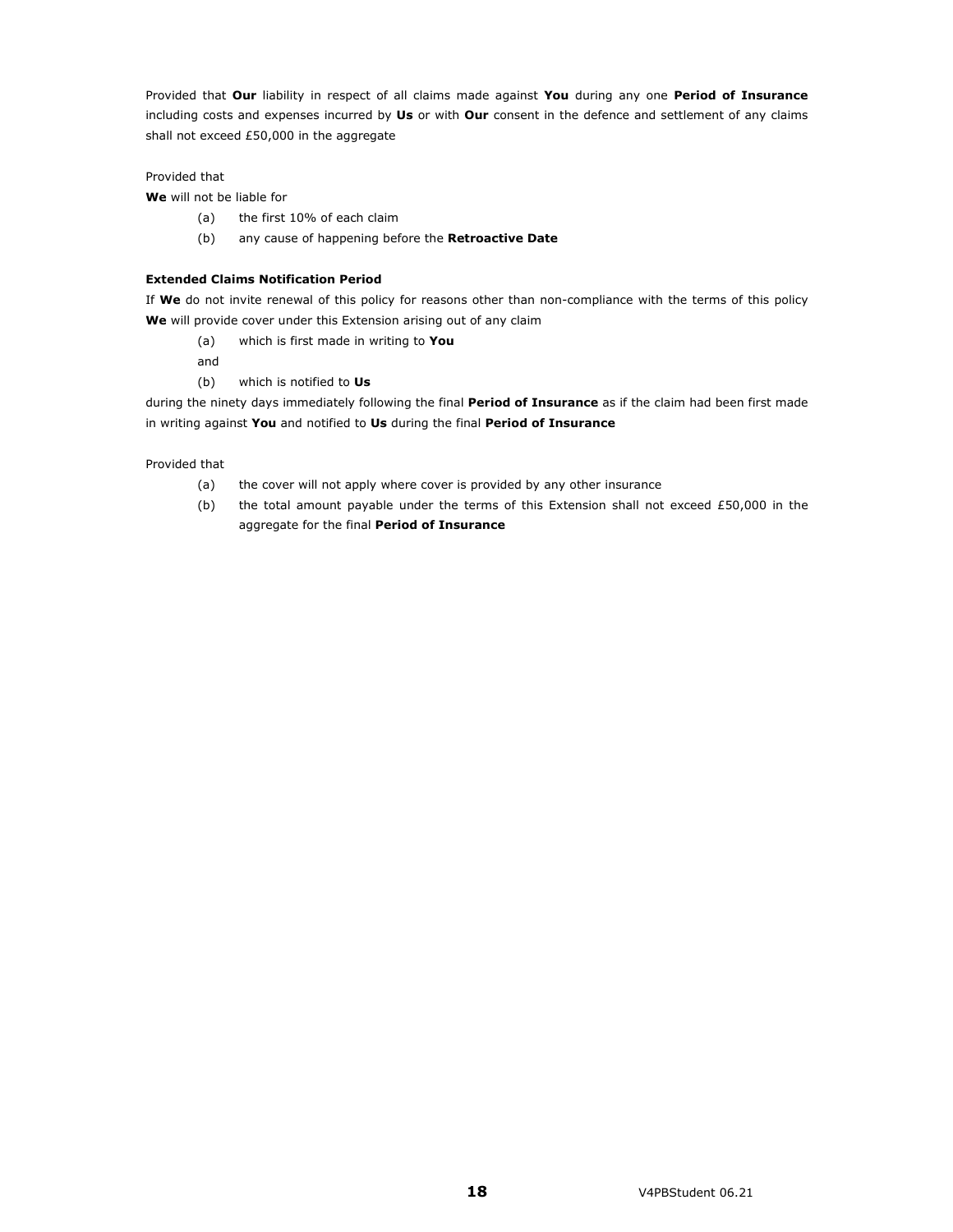## **Conditions applicable to this section**

*(Note to Policyholders – a condition is like a promise from You to the Insurers. If You do not keep the promise, then insurers are permitted to decline claims relating to the promise)* 

#### **IMPORTANT**

These conditions of cover apply only to this section. **You** must comply with the following conditions to have the full protection of **Your** policy.

Conditions may specify circumstances whereby non-compliance will mean that **You** will not receive payment for a claim. However **You** will be covered and **We** will pay **Your** claim if **You** are able to prove that the non-compliance with these conditions could not have increased the risk of the loss which actually occurred in the circumstances in which it occurred.

#### **1 Sterilisation**

all open-blade razors or needles shall be brand new or shall be sterilised thoroughly prior to commencing any **Treatment** on every customer

#### **2 Qualifications**

Qualifications gained from online training **will not** be accepted.

In respect of hair extensions **You** must hold a full hairdressing qualification in addition to the relevant method.

#### **3 Manufacturer's Instructions**

any equipment and products for the performance of **Treatments** will be used by **You** in accordance with manufacturer's instructions

#### **4 Age Restriction**

You will obtain written consent from the parent or guardian of any person under the age of 16 prior to performing any **Treatment** unless otherwise stated in this policy**.** 

 **You** will not apply Acrylic Nails to anyone under the age of 14

#### **5 Nail Extensions**

You will check that the client is not allergic to acrylics or plastics prior to applying false nails or nail extensions and before proceeding with the treatment.

**You** will not apply false nails or acrylic nail extensions to any person under the age of 14.

#### **6 Alpha Hydroxy Acid & Beta Hydroxy Acid Treatments**

Prior to AHA or Enerpeel PA or Glycolic or Gly Derm **Treatments** being performed each client will be given full after-care instructions by **You** and will sign a record card to the effect that the client will carry out the after-care. Maximum concentration of Glycolic or Alpha Hydroxy Acids must not exceed 43% by volume unbuffered /esterified unless agreed in writing by **Us** 

#### **Alpha Hydroxy Acids (AHA) are defined as**

- (a) glycolic acid
- (b) lactic acid
- (c) malic acid
- (d) citric acid
- (e) glycolic acid plus ammonium glycolate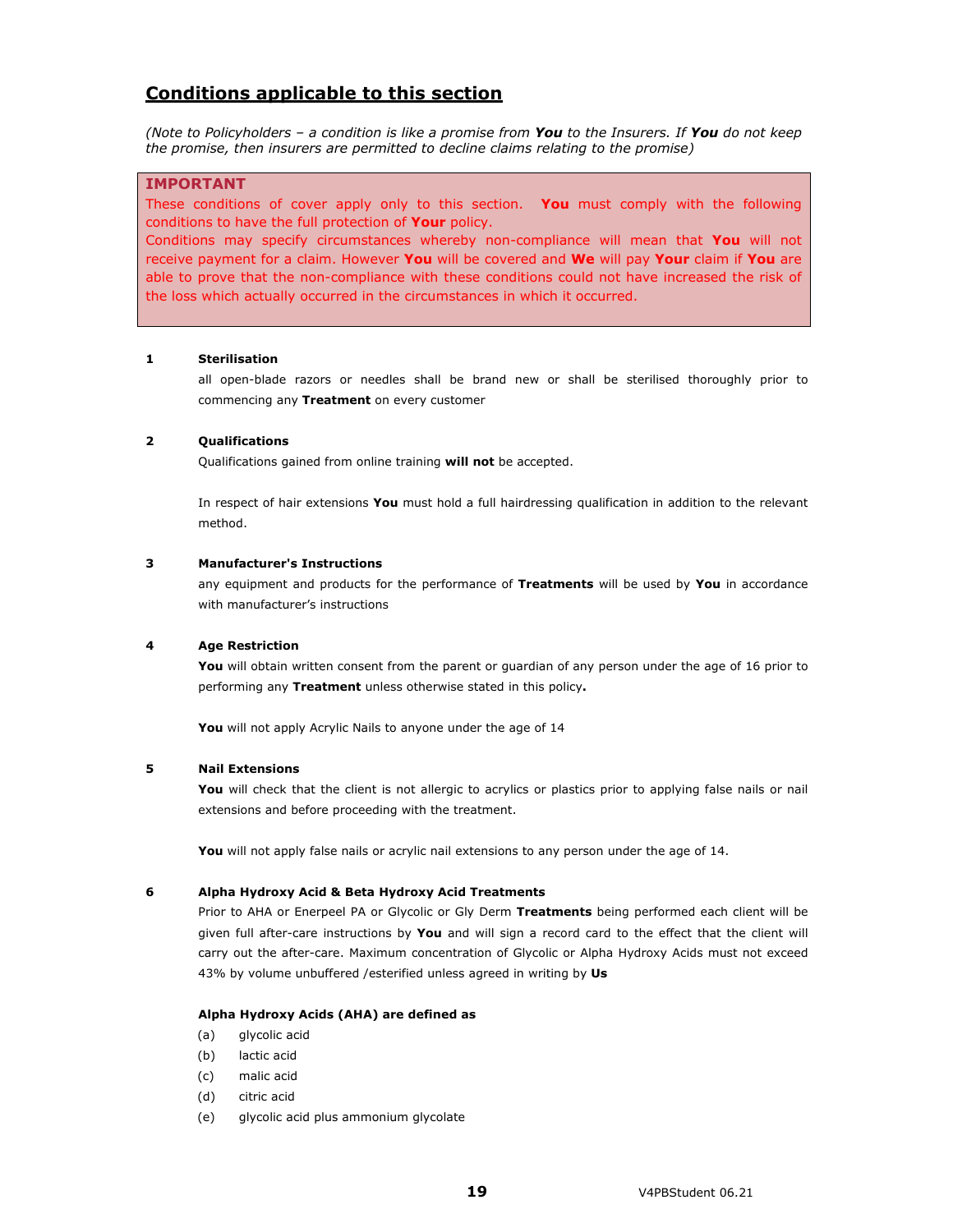- (f) alpha-hydroxyethanoic acid plus ammonium alpha- hydroxyethanoate
- (g) alpha-hydroxyoctanoic acid
- (h) hydroxycaprylic acid
- (i) mixed fruit acid
- (j) tartaric acid
- (k) tri-alpha hydroxy fruit acids
- (l) triple fruit acid
- (m) sugar cane extract
- (n) alpha hydroxy and botanical complex
- (o) l-alpha hydroxy acid
- (p) glycomer in crosslinked fatty acids alpha nutrium (three AHAs)

#### **Beta Hydroxy Acids are defined as**

- (a) salicylic acid and related substances such as salicylate sodium
- (b) salicylate and willow extract
- (c) beta hydroxybutanoic acid
- (d) tropic acid
- (e) triethocanic acid

#### **7 Dietary and Nutritional Advice**

You will ensure that the client obtains consent from their General Practitioner prior to commencing a slimming diet under **Your** advice or instruction

#### **8 Ear Piercing**

You will not perform ear piercing other than to the soft non-cartilaginous part of the ear lobe using a system designed to protect the gun instrument from contamination using pre-sterilised ear studs and back clasps

#### **9 Electrical Epilation**

You will use a new sterile needle (which will be disposed of immediately into a sharps container once treatment is completed) for each client in respect of short wave diathermy

#### **10 Eyelash And Eyebrow Tinting Including Semi-Permanent Mascara**

You will perform a sensitivity patch test on the client using the exact substance that is to be applied during the eyelash or eyebrow treatment at least 24 hours before applying the client's eyelash or eyebrow for the first time and will not proceed with the treatment if the results of the test are not satisfactory

#### **11 Sunbed Equipment**

- (a) **Treatment** must be carried out in a **Salon**
- (b) **You** must comply with the Sunbeds (Regulation) Act 2010
- (c) there must be no more than a combined maximum of two sunbeds or tancabs within the **Salon**
- (d) the **Salon** must not be a Sunbed or Tanning salon only
- (e) **You** will ensure that prior to each time clients use sun bed equipment
	- (i) each client is given full instructions
	- (ii) each client reads the tanning equipment notice and signs a record to that effect each time they use the sun bed equipment
- (f) No clients under the age of 18 are permitted to use the equipment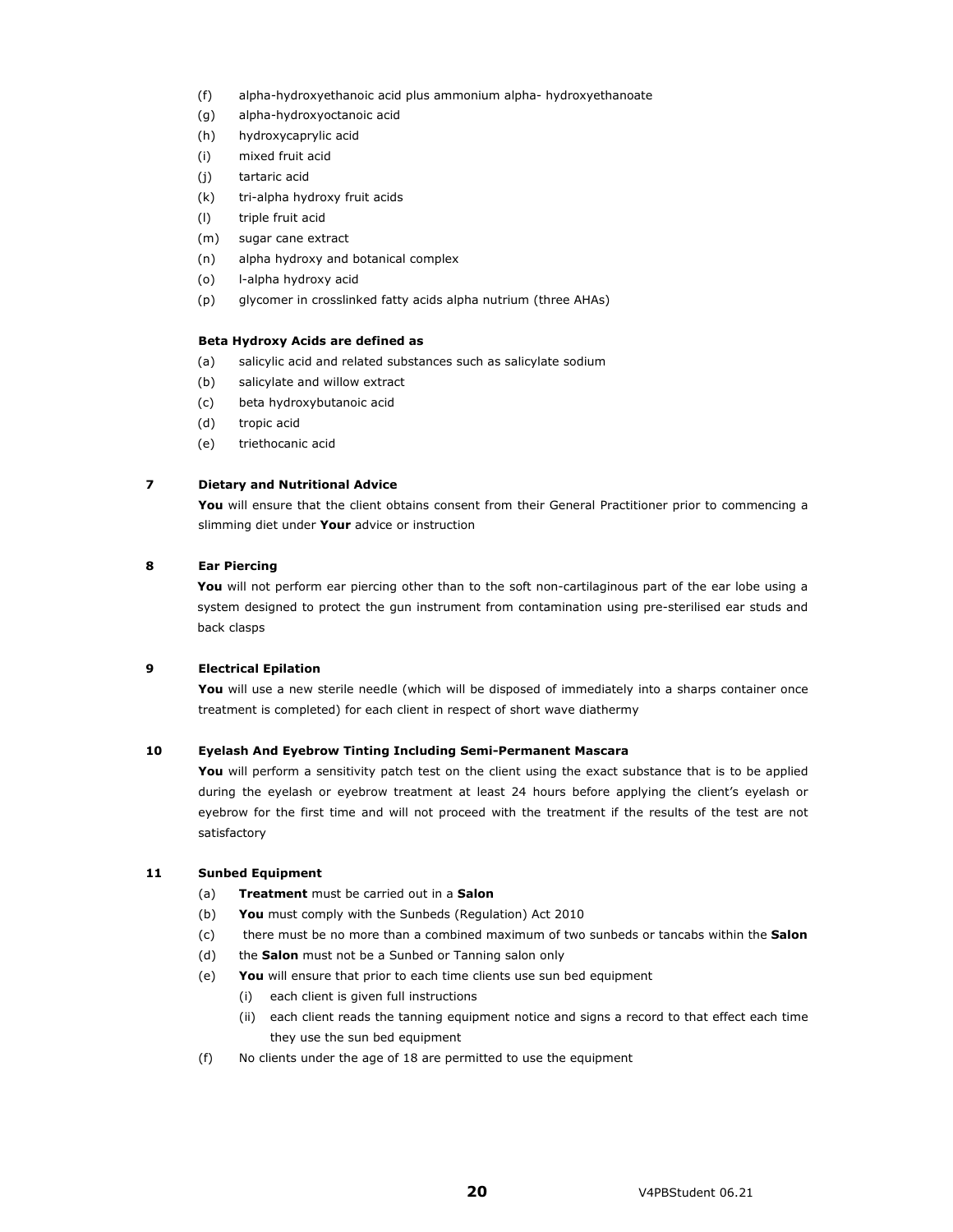#### **12 Toning Tables**

#### **You** must

- (a) have received training in the use of toning tables, power plates and vibro plates
- (b) take from the client their medical history and undertake a written consultation prior to use
- (c) ensure that the client signs the record card prior to each time they use the equipment stating that they are not suffering from any injury or medical condition that could be affected by the use of toning tables
- (d) display prominently the manufacturer's instructions
- (e) supervise use of toning tables and will remain on the premises continuously while the equipment is in use

#### **13 Hair Colouring including Bikini Hair Colouring**

You will perform a sensitivity patch test on the client using the exact substance that is to be applied during the Hair Colouring or Bikini Hair Colouring at least 24 hours prior to treating the client for the first time and will not proceed with the treatment if the results of the test are not satisfactory

#### **14 Pregnancy Massage**

#### **You** must

- (a) have the client's General Practitioner or Midwife's consent prior to treatment
- (b) not massage over the abdomen
- (c) not carry out treatment during the first trimester (12 weeks)
- (d) not massage pressure points on both sides of the ankles nor massage the webbing between thumb and index finger

#### **15 Baby Massage**

You must use a doll when teaching the parents/guardians how to carry out baby massage treatment

#### **16 Waxing**

You must hold the relevant qualification certificate for the waxing treatment carried out

#### **17 Omnilux Treatments**

You do not practise any Omnilux Revive or Omnilux Plus treatments other than skin rejuvenation or any form of Omnilux Blue or Omnilux PDT treatment

#### **18 Face and Body Painting**

A parent /guardian or responsible adult must be present to verbally consent to the face painting of a minor

No face painting may be carried out on any minor under the age of two years

#### **You** must

- (a) use only paints which have been specifically formulated as cosmetics for use on the face /body and are EU compliant
- (b) ensure adequate precautions will be taken to prevent infection from dirty water & brushes and cross infection from sponges already used on other persons
- (c) ensure no painting will be done in close proximity to open wounds, cold sores or other skin conditions

#### **19 Glitter Tattoos**

A parent guardian or responsible adult will be present to verbally consent to the application of the glitter tattoo on a minor under the age of 13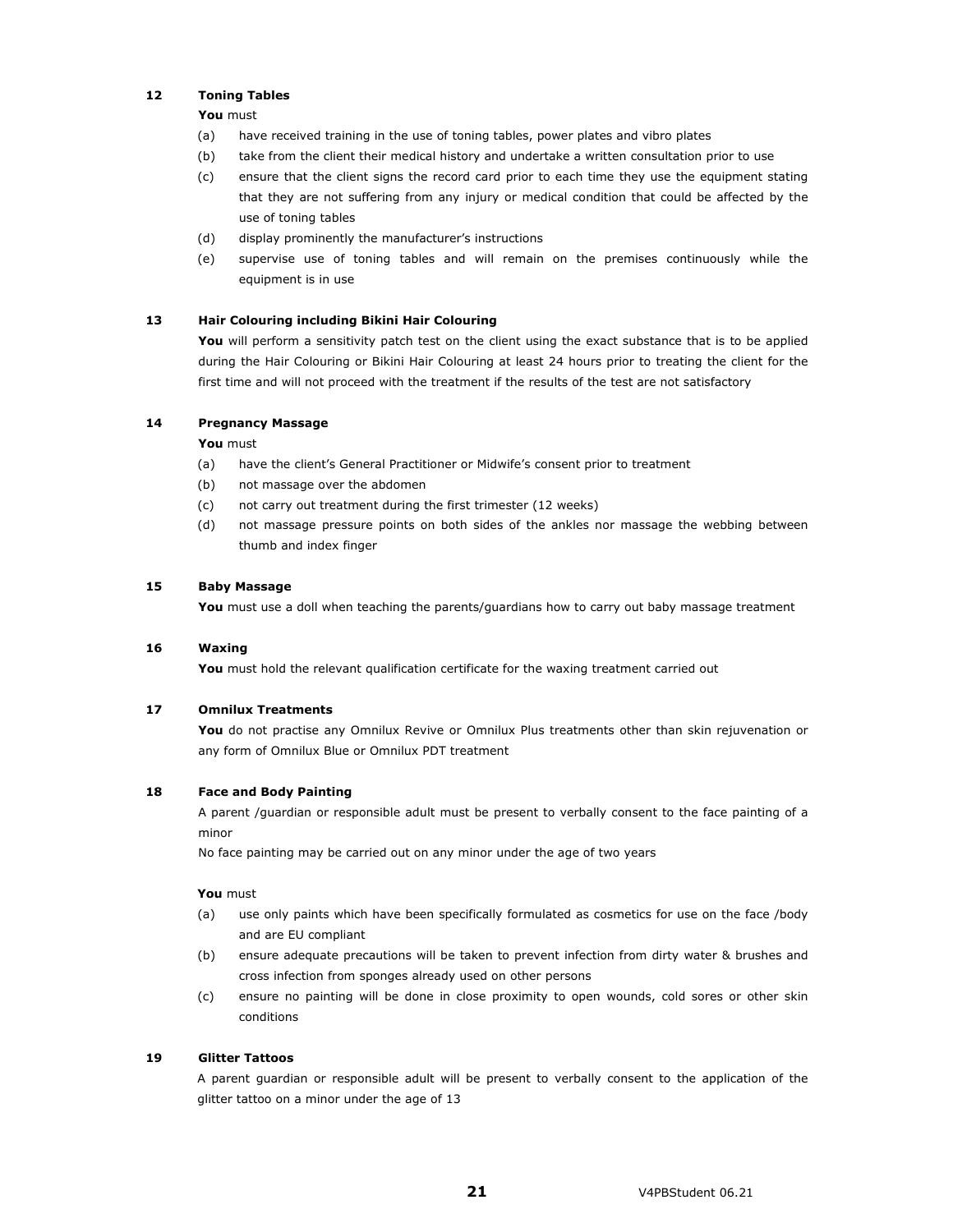No glitter tattoos may be applied to any minor under the age of three years

#### **You** must

- (a) only use cosmetic grade glitter and cosmetic grade glue which have been specifically formulated for use in the application of glitter tattoos and are EU compliant
- (b) check for latex allergies prior to the application of any glitter tattoo
- (c) ensure adequate precautions will be taken to prevent infection from dirty water sponges & brushes and cross infection from any equipment already used on other persons
- (d) not apply any glitter tattoo above the neck line or to the face or to any person who has open wounds, cold sores or other skin conditions

#### **20 Su-Do Body Art and Henna Body Art**

You will perform a sensitivity patch test on the client using the exact substance that is to be applied during the Su-Do Body Art or Henna Art treatment at least 24 hours prior to treating the client and will not proceed with the treatment if the results of the test are not satisfactory

#### **21 Hartuderm Anti-Wrinkle Treatment**

You will use a new sterile needle (which will be disposed of immediately into a sharps container once treatment is completed) for each client

#### **22 Thai Foot Massage**

**You** will not

- (a) under any circumstances carry out the treatment on persons that
	- (i) have infectious disorders of the feet
	- (ii) have severe bruising to the feet
	- (iii) are in the first trimester of pregnancy
	- (iv) are under the influence of drugs and/or alcohol
	- (v) have a fever or contagious disease
- (b) unless approval has been obtained in writing from their General Practitioner carry out the **Treatment** on persons that
	- (i) have severe circulatory problems such as high or low blood pressure
	- (ii) are in the second or third trimester of pregnancy
	- (iii) have arthritis of the feet
	- (iv) are diabetic
	- (v) have recently suffered haemorrhage or swellings
	- (vi) have recently had an operation
	- (vii) are receiving medical treatment or have a condition that might be affected by **Treatment**

#### **23 Thermo Auricular Therapy (Ear Candles)**

the ear candles used incorporate a safety filter

#### **24 Sports Massage**

must be carried out by a person who holds Level 3 of the National Qualifications Framework or equivalent qualification and a pre-treatment questionnaire must be completed by the client prior to treatment being given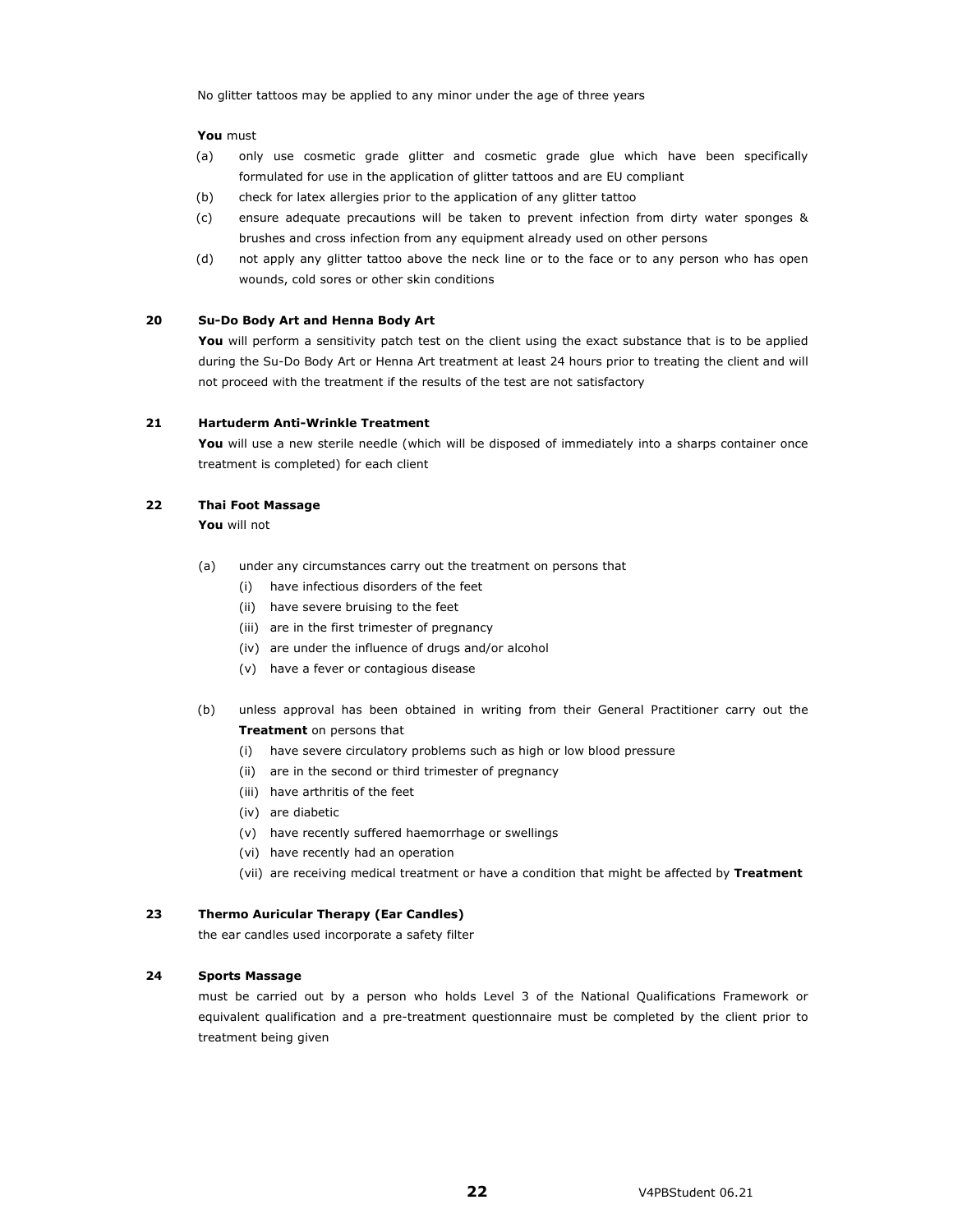#### **25 Hair Extensions**

Cover for the application of Hair Extensions will only be provided to fully qualified Hairdressers and Hair Stylists and cover will not be extended to include the extensions themselves only the application of

#### **26 Sauna/Steam Room Treatments**

**You** will ensure that

- (a) All floors that are likely to become damp or wet have non-slip surfaces
- (b) Instructions are given to all customers as to the method of safe use of the facilities
- (c) **You** supervise the use of equipment at all times and will remain in the salon continuously while the equipment is in use

#### **27 Sharps Disposal**

You will ensure that all clinical waste is disposed of into a sharps container immediately after use and further disposed of by an appropriately qualified waste contractor or other approved method according to the currently recognised professional standard

#### **28 Patch Testing**

You will carry out relevant patch testing in accordance with training and manufacturer's instructions and

- (a) Before the provision of the clients first treatment
- (b) After a change in their medical history
- (c) When **You** change any preparations used in tinting treatments or change the manufacturer of the tinting preparations
- (d) At intervals of not more than 12 months
- (e) In accordance with those terms already specified previously

You will carry out patch testing in respect of the following treatments:

- (a) Laser Treatments
- (b) Intense Pulsed Light (IPL)
- (c) Tinting/Colouring (including semi-permanent mascara)
- (d) Micropigmentation
- (e) TCA Peels

You will not provide treatment following any allergic reaction to a skin test.

#### **29 Record Keeping**

- (a) **You** will adequately record each treatment given to each client
- (b) The record will include full details of the consultation process, the treatment, the result of the treatment and any aftercare instructions given where appropriate
- (c) **You** will keep the record for at least 7 years following the last occasion on which treatment was given. In the case of treatment to minors, **You** will keep records for at least 7 years after they reach the age of 18.
- (d) In the case of trial or demonstration sessions undertaken at shows, seminars, talks, conferences, course and exhibitions instead of a) b) or c) above, the name and brief details of the person, date of session, condition and treatment provided will be recorded
- (e) The record must include evidence of patch testing where applicable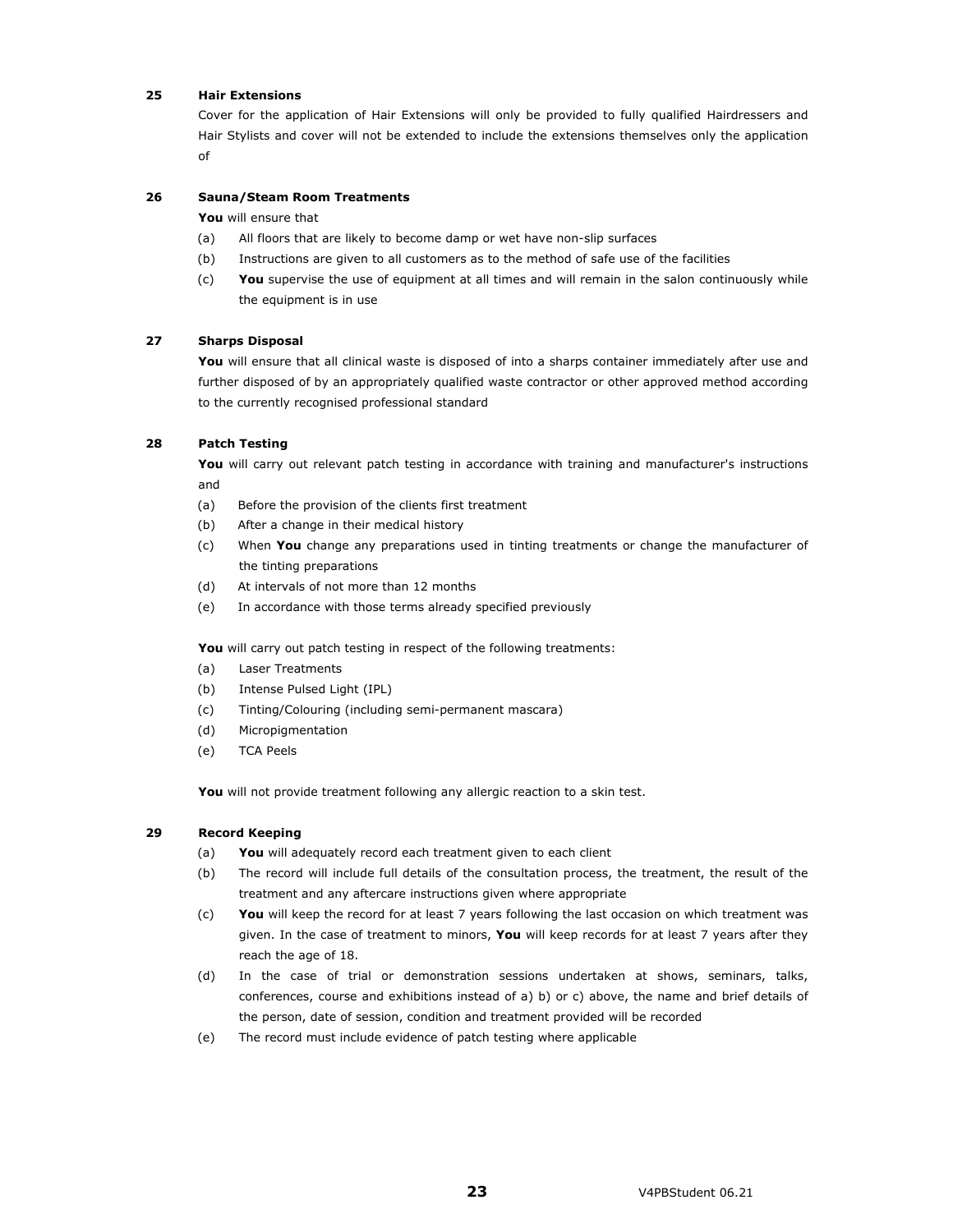#### **30 Aftercare**

For all treatments where the client is required to perform aftercare, written instructions describing that care will be given to each client by **You** on each occasion that the treatment is given

#### **31 Compliance with Local Authority Registration Requirements and Government Legislation**

**You** will maintain a valid registration with **Your** local authority where this is a requirement of **Your** local authority and comply with all legislation relating to the Treatment **You** perform

#### **32 Hair Straightening Treatments**

You will not use any product containing more that 0.2% formaldehyde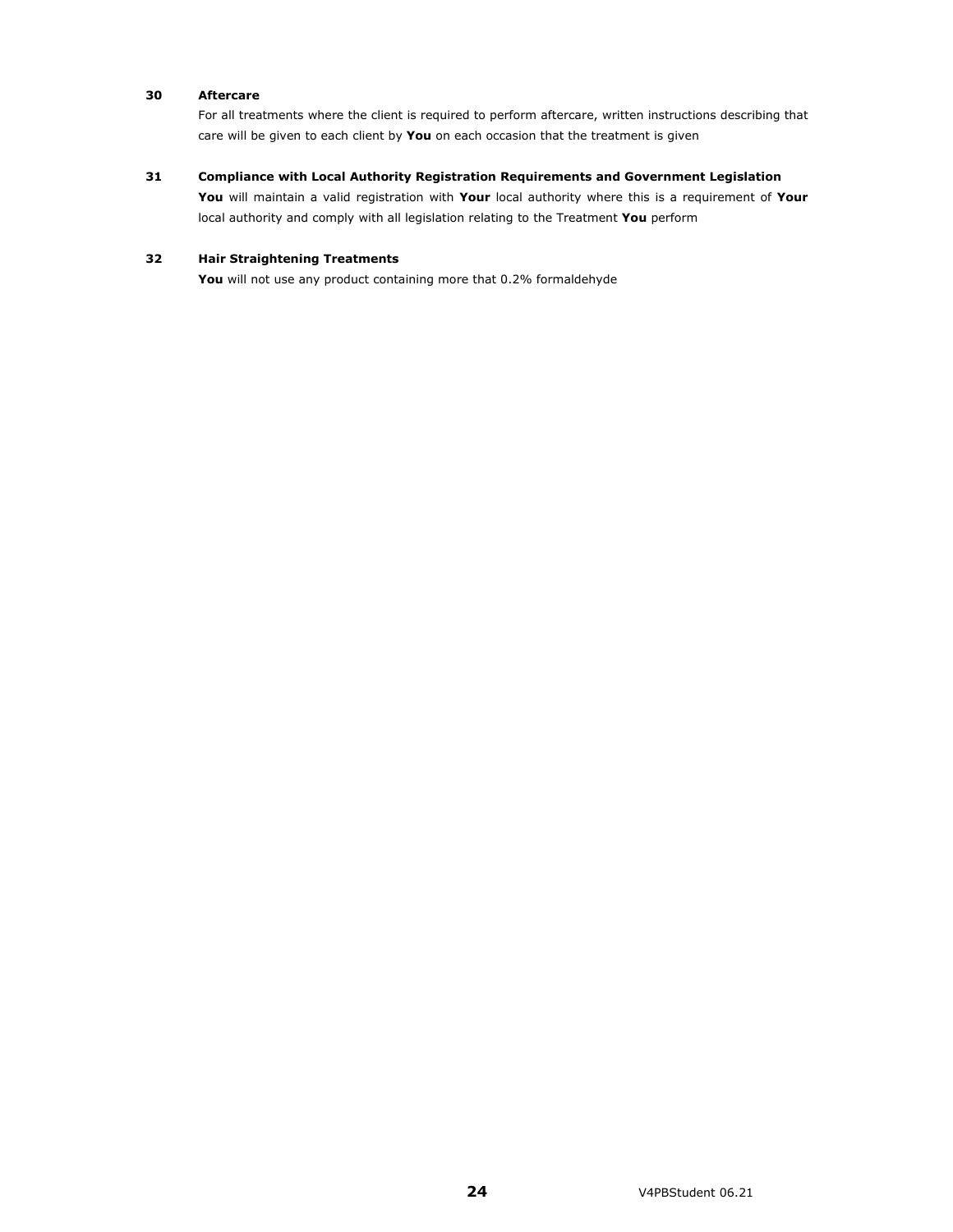# **What is not covered under this section**

These exclusions apply in addition to the General Exclusions

**We** will not pay for

#### **1. Non Compliance with Conditions**

liability arising out of advice instruction consultancy operation dispensing design formula specification inspection certification or testing performed or provided by **You** or the action of any commodity or **Product** used or administered by **You** in respect of any of the Treatments or attached Endorsements while **You** are in breach of a condition and the non-compliance leads to or contributes in any way towards a claim that would otherwise be covered.

If, however, **You** remedy **Your** breach of condition, **We** will pay claims for subsequent losses, unless they were attributable to something happening before the breach was remedied. **We** will also pay claims for loss occurring or attributable to something happening before the breach of condition.

A breach of condition unrelated to a claim may result in suspension of cover until said condition is remedied.

#### **2. Hiring Out**

liability arising out of the hiring out of equipment

#### **3. Liquidated Damages**

liquidated damages or penalties or fines or punitive or exemplary or aggravated damages or any damages resulting from multiplication of compensatory damages

#### **4. Excluded Locations**

liability arising in connection with work on or in

- (a) docks harbours or railways
- (b) watercraft or offshore gas or oil installations
- (c) chemical or petrochemical works oil or gas refineries or storage facilities
- (d) aircraft airports or airfields
- (e) collieries mines or quarries
- (f) power stations
- (g) any installation where nuclear processing is undertaken

#### **5. Defective Products**

loss of or damage to or the cost of repairing or replacing defective **Products** or the cost of rectifying defective workmanship

#### **6. Liability Under An Agreement**

liability assumed under any contract or agreement where liability would not have arisen in the absence of the contract or agreement

### **7. Injury to Employees**

liability for **Injury** to any **Employee** where the **Injury** arises out of and in the course of employment by **You** 

#### **8. Offshore**

liability arising out of any work undertaken and/or visit **Offshore**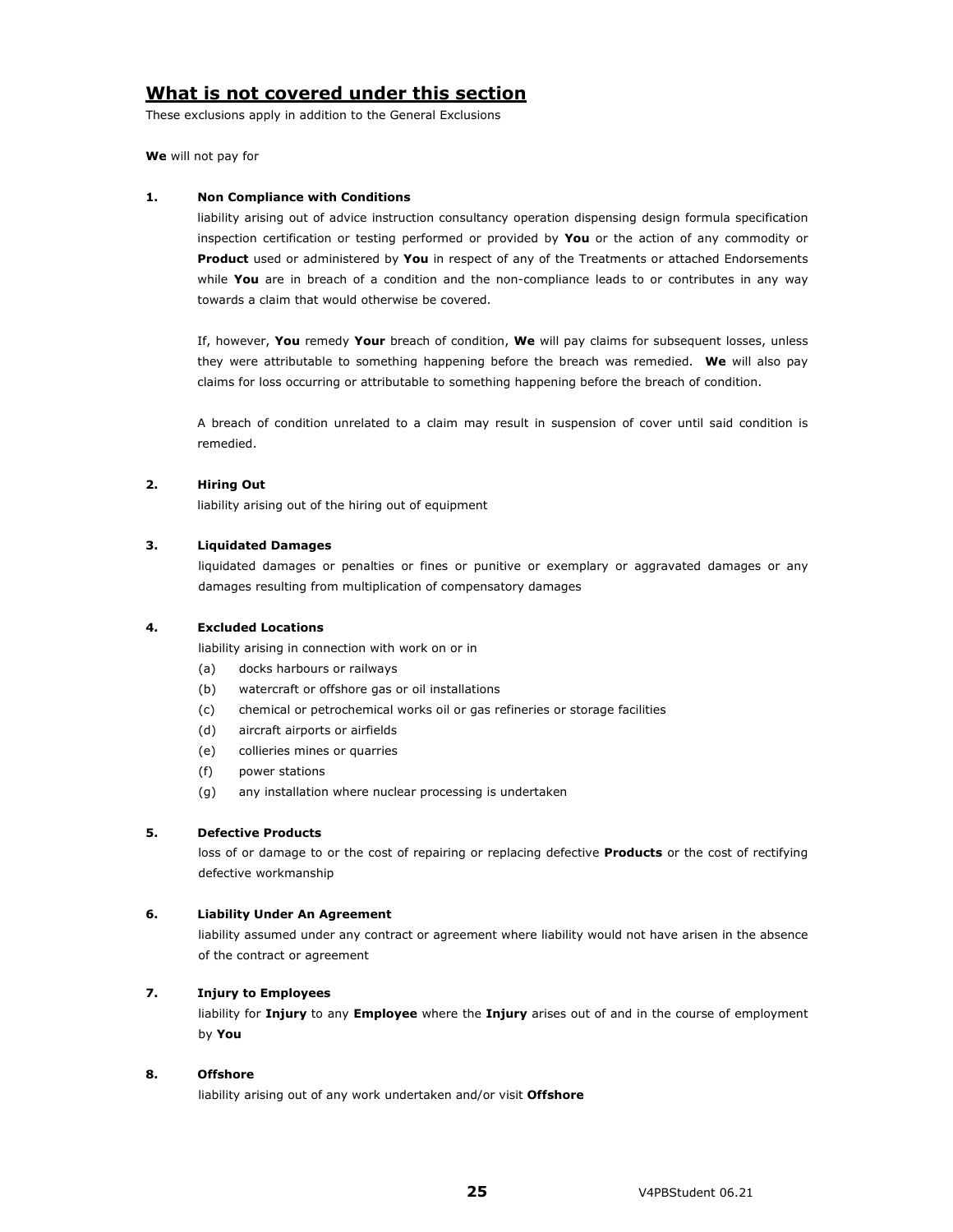#### **9. Property In Your Custody**

liability for or arising out of loss of or damage to material property in the custody or control of or owned by **You** other than premises including contents not owned rented to or leased by **You** but temporarily occupied by **You** in order that work thereon may be effected by **You** 

#### **10. Danne Montague King Treatments**

liability arising out of any Scar revision treatments

#### **11. Hair Straightening Treatments**

liability arising out of the use of any product containing more than 0.2% formaldehyde

#### **12. Pollution**

liability in respect of **Pollution or Contamination** including the cost of removing nullifying or cleaning up **Polluting or Contaminating or Seeping Substances or Remediation** unless directly caused by a sudden identifiable unintended and unexpected occurrence which takes place in its entirety at a specific moment in time and place during the **Period of Insurance**

Provided that

- (a) all **Pollution or Contamination** which arises out of one occurrence will be deemed to have occurred at the time the occurrence takes place
- (b) **Our** liability for all damages and claimant's costs and expenses payable in respect of all **Pollution or Contamination** which is deemed to have occurred during the **Period of Insurance** shall not exceed in the aggregate the Limit of Insurance stated in the Certificate of Insurance

but in no event shall this policy cover any liability in respect of **Pollution or Contamination** including the cost of removing nullifying or cleaning up **Polluting or Contaminating or Seeping Substances or Remediation** in the United States of America or Canada

#### **13. Vehicles and Craft**

liability arising in connection with

- (a) watercraft hovercraft or aircraft
- (b) any mechanically propelled vehicle which is required to be insured under any road traffic legislation or is the subject of other security except the loading or unloading of vehicles or trailers provided that cover is not afforded by any other insurance

#### **14. Property Damage Excess**

the first £100 of any claim for loss of or damage to material property

#### **15. Electronic Data**

Liability of whatsoever nature directly or indirectly caused by or contributed to by or consisting of or arising from

- (1) authorised or unauthorized transmission of **Electronic Data**
- (2) the content of any website, **Your** email, intranet or extranet
- (3) loss, distortion, erasure, corruption or alteration of **Electronic Data** or any loss of use resulting in reduction of functionality

failure of electronic, electromechanical data processing or electronically controlled equipment or **Electronic Data** to correctly recognize any given date or to process data or to operate properly due to failure to recognize any given date.

#### **16. Faulty Advice or Design**

liability arising out of advice design formula plan or specification given by **You** or by anyone on **Your** behalf separately for a fee or other remuneration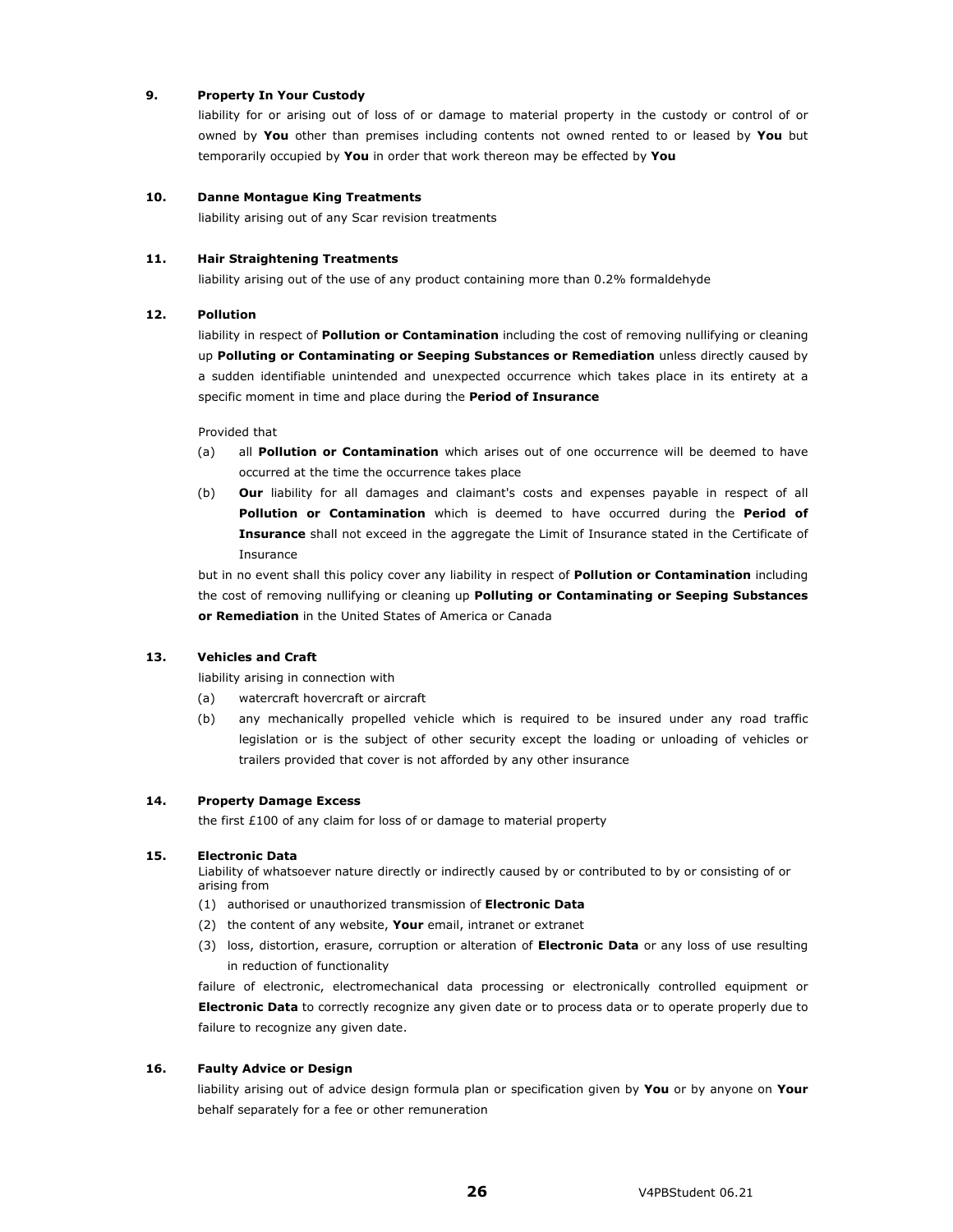#### **17. Asbestos**

any liability arising out of

- (i) inhalation or ingestion of **Asbestos**
- (ii) exposure to or fear of the consequences of exposure to **Asbestos**
- (iii) the presence of **Asbestos** in any property or on land
- (iv) investigating, managing, removing, controlling or remediation of **Asbestos**

#### **18. Salon Premises**

liability arising in connection with

- (a) any **Injury** caused by or arising out of
	- (i) any **Treatment** carried out by any person other than **You**
	- (ii) any **Trade or Business** operating from any **Salon** or any part of any **Salon** operated by **You** as the owner other than where a formal contract exists between **You** and the owner of the **Salon** making **You** responsible for maintenance of the **Salon** or any equipment provided by the owner of the **Salon**
- (b) any damage to third party property caused by any person other than **You** occurring at any **Salon** premises owned leased or rented by **You** or in which **You** are undertaking work

#### **19. Physical Mental and Sexual Abuse**

any liability caused by or arising from any actual or alleged physical mental or sexual abuse

#### **20. Entertainment Productions**

any liability arising out of or in connection with Film Productions Television Productions or Professional Theatrical Productions

#### **21. Aromatherapy**

any liability arising out of or in connection with the supply or application of any Aromatherapy product which is intended to be administered orally anally or otherwise internally

#### **22. Product Import Limitations**

- (a) any **Treatment** or service supplied involving the application of any product, chemical, material, preparation or other goods unless the product, chemical, material, preparation or other goods is tested and applied in accordance with the procedures and directions recommended by the manufacturer or other authorised supplier of the product, chemical material, preparation or other goods.
- (b) any product, chemical, material or preparation or other goods manufactured or made up to **Your** formula
- (c) any **Treatment** or service supplied which involves a product, chemical, material, preparation or other goods which were not imported by the product, chemical, material or preparation manufacturer itself or their authorised agent
- (d) any **Treatment** or service supplied which involves a product, chemical, material, preparation or other goods which were not authorised or certified for use in the United Kingdom, where authorisation or certification is a legal requirement
- (e) any **Treatment** or service supplied which involves a product, chemical, material, preparation or other goods that cannot demonstrate safety testing in accordance with the standards of the United Kingdom.

#### **23. Students Work**

any liability arising out of or in connection with any **Treatment** carried out by **You** where **You** are not qualified in the **Treatment** being undertaken except

(a) under the direct supervision of a **Qualified Person** or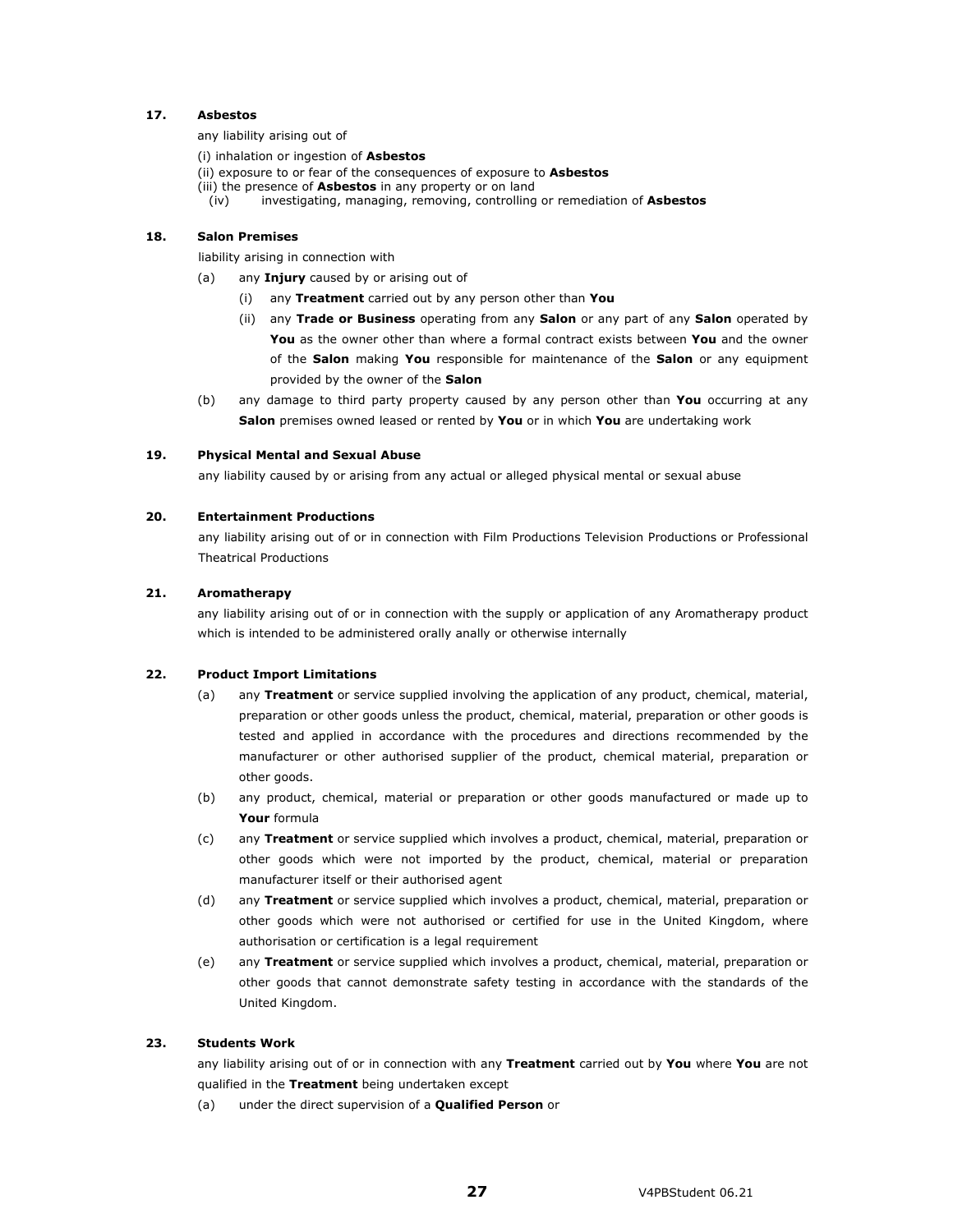(b) for students case study work, or for other work prior to qualification being obtained, if deemed ready or competent to do so by **Your** school or tutor

#### providing that

- (a) **You** do not practise outside the scope of what **You** have been taught and that regular supervision, ongoing case consultation and review for case studies is in place
- (b) **You** are to declare to any person prior to offering **Treatment** that **You** are not qualified
- (c) **You** may charge a fee if appropriate, provided this is allowed by the tutor or school in question and that it is a modest amount and evidently lower than an experienced and qualified professional would normally charge

#### **24. Radioactive contamination**

We will not cover claims caused by or arising from any type of nuclear radiation, nuclear material, nuclear waste, nuclear reaction or radioactive contamination

#### **25. War risk**

**We** will not cover claims caused by or arising from war, invasion, act of foreign enemy hostilities (whether war is declared or not), civil war, rebellion, revolution, insurrection or military or usurped power or confiscation or nationalisation or requisition, or loss of or damage to property by or under the order of any government or public or local authority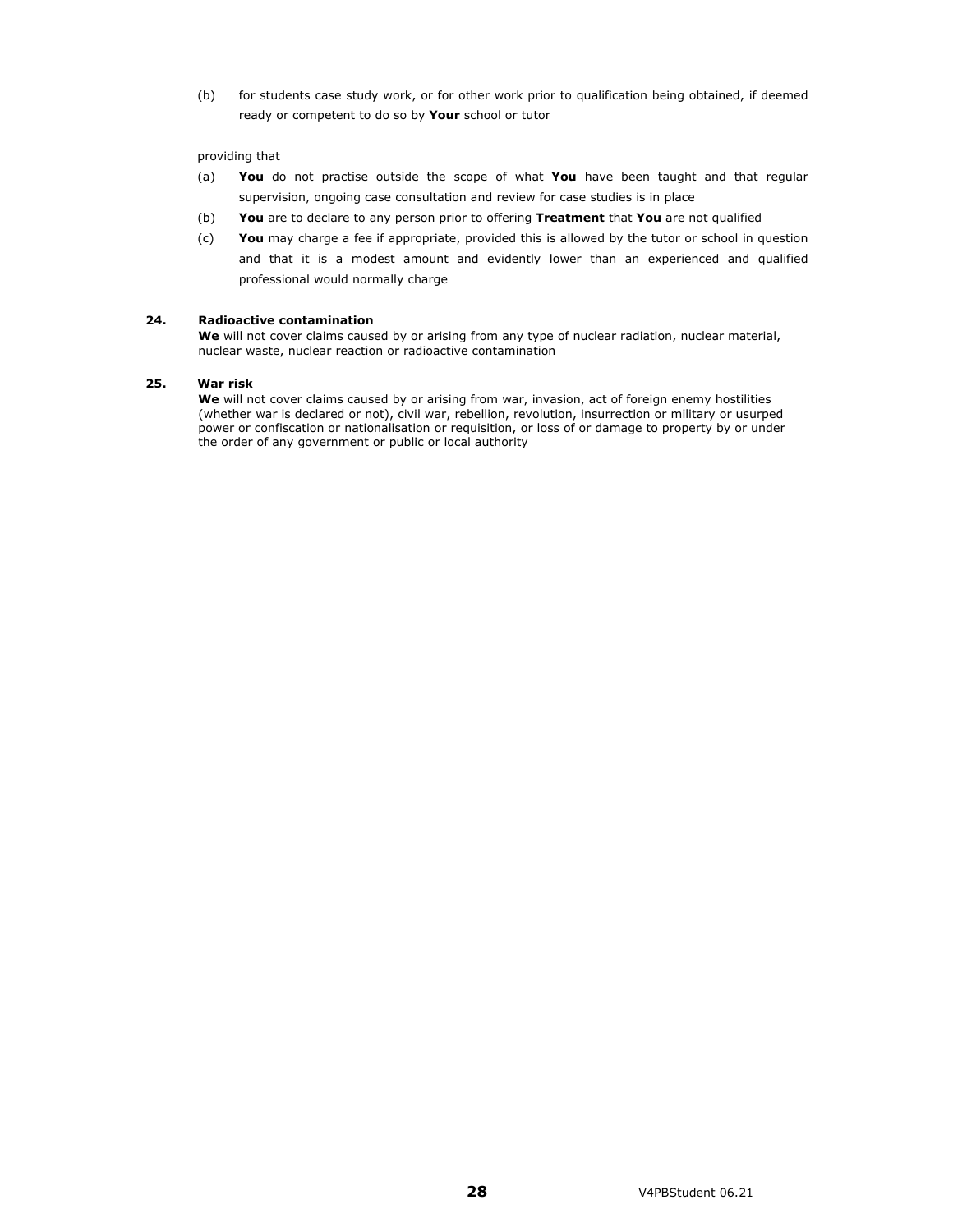# **E - PROPERTY / EQUIPMENT INSURANCE EXTENSION**

**(Applicable only if shown as operative on the Certificate of Insurance)** 

### **What is covered under this section**

**We** will cover **You** against loss or damage occurring within the **Territorial Limits** during the **Period of Insurance** to stock, equipment, fixtures, fittings and all other equipment used in connection with the **Trade** or **Business** including **Computer Equipment** being **Your** property or hired in for which **You** are responsible under a written contract of hire for an amount not exceeding **£5,000** any one occurrence or series of occurrences attributable to one original cause or source

### **Conditions**

The following Conditions apply in addition to the General Conditions

- (a) All losses involving theft or disappearance shall be reported as soon as possible to the police
- (b) **You** shall provide all help assistance and cooperation required by **Us** in connection with any claim
- (c) **We** shall be entitled
	- (i) on the happening of any loss or damage to take and keep possession of the property and to deal with the salvage in a reasonable manner but property may not be abandoned to **Us**
	- (ii) to cover **You** by payment of the amount of the loss or a replacement or repair of the property or any part of it insofar as it is practicable to do so and **You** shall at no cost to **Us** produce any plans documents books and information as **We** may reasonably require
- (d) If at the time of any loss or destruction of or damage to Property there is any other insurance covering the same Property **We** shall not be liable for more than its rateable proportion of any claim for the loss destruction or damage
- (e) In the absence of written notice by **You** or **Us** to the contrary **Our** liability shall not stand reduced by the amount of any loss provided that **You** undertake to pay the appropriate additional premium for the reinstatement of the amount of the loss

### **Basis of Settlement**

- (a) In respect of stock **We** will pay the value of the property at the time of its loss or destruction or the amount of the damage
- (b) In respect of equipment, fixtures, fittings and all other equipment **We** will pay the cost of reinstatement being
	- (i) in the case of fixtures the cost of rebuilding
	- (ii) in the case of other property the cost of replacement by similar property

## *What is not covered under this section*

*These apply in addition to the General Exclusions* 

*We will not be liable for* 

- (a) *loss of or damage to money, documents or title deeds, bonds, bills of exchange, promissory notes, precious stones, bullion, gold or silver articles, jewellery and motor vehicles*
- (b) *loss or damage due to wear and tear, moths, vermin, deterioration, rust or any other gradually operating cause (unless consequent upon accident to the conveyance fire or explosion), depreciation, delay or mechanical or electrical breakdown or failure*
- (c) *inherent vice, latent defect, frost, change in water table level, faulty or defective design, defective workmanship or operational error omission on Your part*
- (d) *loss of or damage to property more specifically insured under a separate policy of insurance*
- (e) *theft from any unattended vehicle unless*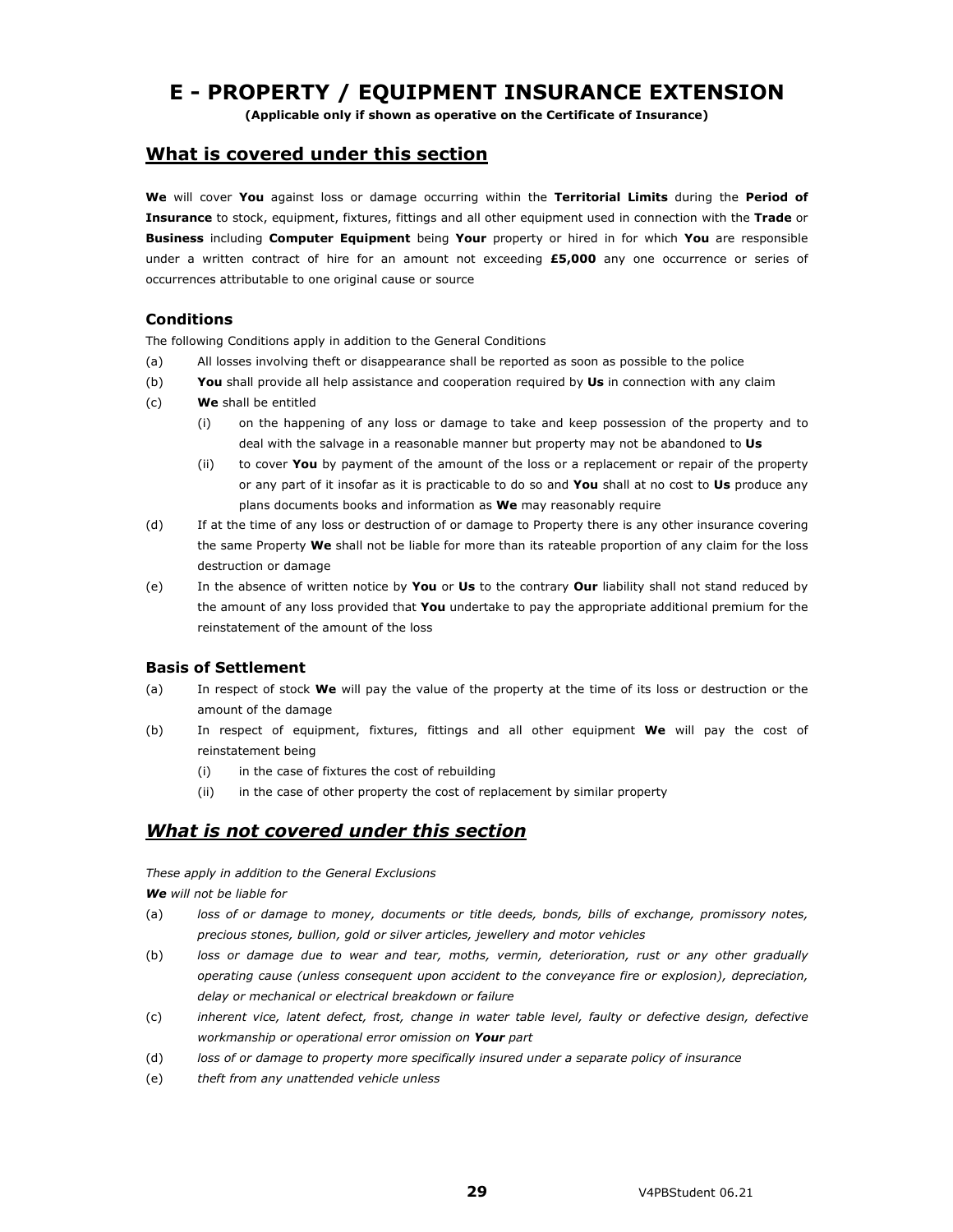- (i) *all property insured in the vehicle is kept out of sight in a locked boot and the vehicle is locked at all points of access*
- (ii) *between the hours of 9pm and 7am the vehicle is garaged in a securely locked and closed building or parked in a yard which is fully enclosed and securely closed and locked*
- (f) *loss of or damage caused by theft, attempted theft, malicious persons or storm to any property insured in any soft topped or open sided vehicle*
- (g) *loss, destruction or damage caused by acts of fraud or dishonesty*
- (h) *disappearance, unexplained or inventory shortage, misfiling, misplacing of information or clerical error*
- (i) *the first £50 of each loss*
- (j) *loss of or damage to property in the open caused by wind, hail, rain, sleet, snow, Flood or dust*
- (k) *theft or any attempt thereat from a building not involving forcible or violent entry into or exit from the building and excluding in any event loss or damage* 
	- *(i) from any building(s) or part of any building(s) incapable of being locked*
	- *(ii) where You or any Employee or any member of Your family or household is concerned as principal or accessory*
	- *(iii) caused by any tenant or occupier of the building(s) or persons lawfully in the building(s)*
- *(l) theft of unattended property in the open*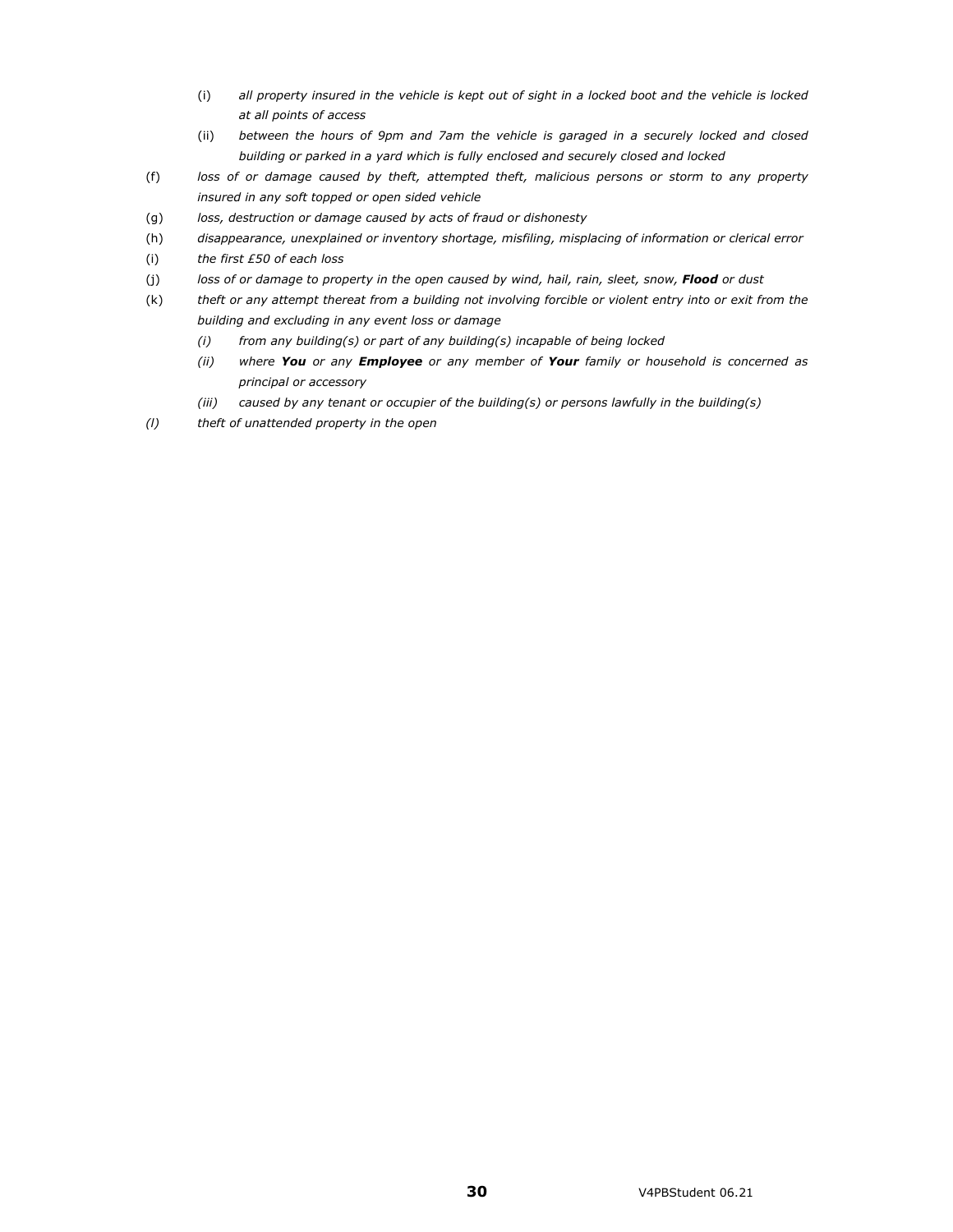# **F - WHAT IS NOT COVERED UNDER THIS POLICY**

**(These apply to all Sections of the policy and all Clauses Endorsements and Extensions unless otherwise stated)** 

**We** will not be liable for

#### **1 Radioactive Contamination**

 Damage, or any other loss or expense resulting from or arising from damage to any property, or any consequential loss directly or indirectly caused by or contributed to by or arising from

- (a) ionising radiations or contamination by radioactivity from any nuclear fuel or from any nuclear waste from the combustion of nuclear fuel
- (b) the radioactive toxic explosive or other hazardous properties of any explosive nuclear assembly or nuclear component of that assembly

#### **2 War Risks**

 any claims caused by or happening through war, invasion, act of foreign enemy, hostilities (whether war is declared or not), civil war, civil rebellion, warlike operations, revolution, insurrection or military or unsurped power, confiscation, nationalization, requisition, seizure or destruction or damage to property by or under the order of any government or public or local authority

#### **3 Pressure Waves**

loss, damage or destruction occasioned by pressure waves caused by aircraft or other aerial devices travelling at sonic or supersonic speed

#### **4 Fines or Penalties**

the cost of fines, penalties, punitive, exemplary, aggravated, liquidated and multiple damages

#### **5 Fraud**

- (a) loss, damage or destruction by fraud forgery or deception
- (b) theft or any attempt thereat in which any **Director Partner Employee** or any member of **Your** family is concerned as principal or accessory

#### **6 Change in Water Table Level**

loss, damage or destruction attributable solely to change in the water table level

#### **7 Pure Financial Loss Exclusion**

liability for financial loss which is not consequent upon Injury and/or Damage

#### **8 Date Recognition / Discontinuity**

Damage directly or indirectly cause by, contributed to or arising from the failure of equipment (including hardware and software) to correctly recognise any given date, to process data or to operate properly due to failure to recognise any given date but **We** will cover subsequent **Damage** which results from a **Defined Peril** covered by this policy.

This General Exclusion does not apply to the Public and Products Liability Insurance Section

All other terms Conditions and Exclusions shall continue to apply but this Exclusion shall take precedence over any provision to the contrary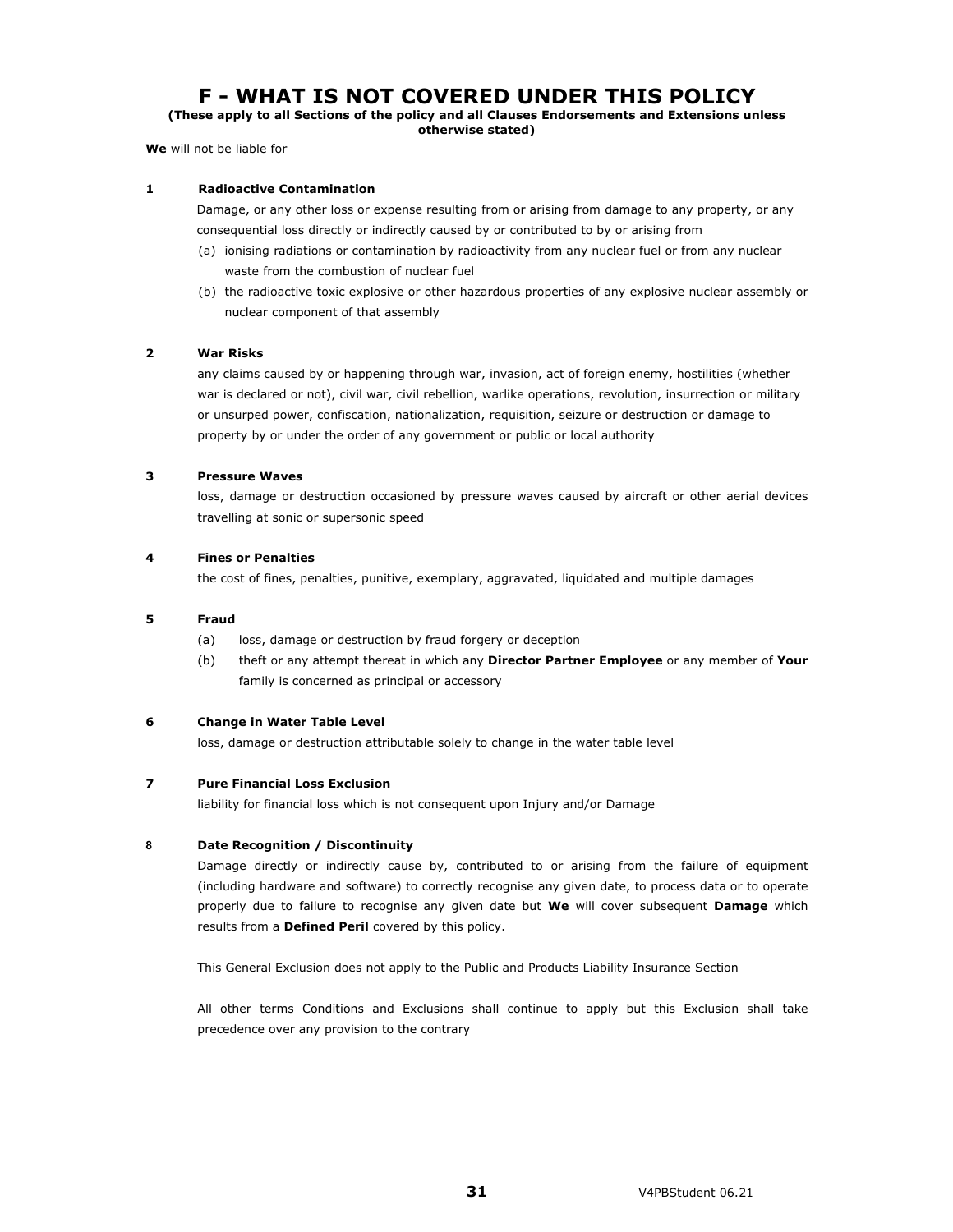#### **9 Electronic risks**

 **We** will not cover you for any losses directly or indirectly caused by contributed to by or arising from or occasioned by or resulting from

**1** damage to or the destruction of any **Computer Systems**; or

**2** any alteration, modification, distortion, erasure or corruption of **Data**

 in each case whether your property or not, where such loss is directly or indirectly caused by or contributed to by or arising from or occasioned by or resulting from **Virus or Similar Mechanism** or **Hacking** or **Phishing** or **Denial of Service Attack**.

 We will cover subsequent damage which is covered by this section, which itself results from a **Defined Peril** covered by this section, except for damage caused by malicious persons other than thieves.

#### **10 Pollution or Contamination**

loss, destruction or damage caused by pollution or contamination unless the **Damage** is caused by

- (a) Pollution or contamination which itself results from a **Defined Peril** provided that peril is covered by this policy
- (b) any **Defined Peril** provided that peril is covered by this policy, which itself results from pollution or contamination

This General Exclusion does not apply to the Public and Products Liability Insurance Section and its Extensions

#### **11 Excluded Property and Contingencies**

loss damage or destruction to property or liability or contingencies more specifically insured by any other policy or security

#### **12 Terrorism and Northern Ireland Exclusion**

Loss, damage, cost or expense of any nature directly or indirectly caused by, resulting from or in connection with

- (a) In England, Scotland, Wales, the Channel Islands and the Isle of Man
	- a. any act of Terrorism, regardless of any other cause or event contributing concurrently or in any other sequence to the loss
	- b. any action taken in controlling preventing suppressing or in any way relating to any act of Terrorism
- (b) In Northern Ireland
	- a. Any act of Terrorism, regardless of any other cause or event contributing concurrently or in any other sequence to the loss
	- b. Any action taken in controlling, preventing, suppressing or in any way relating to any act of Terrorism
	- c. Riot, civil commotion and (except for Damage or interruption to the Business caused by fire or explosion) strikers, locked out workers or persons taking part in labour disturbances or malicious persons.

If any of the points about are found to be invalid or unenforceable, the remainder of the points shall remain in full force and effect.

In any action, lawsuit or other proceedings or where We state that any loss, damage, cost or expense is not covered by this section it will be Your responsibility to prove that they are covered.

All other terms Conditions and Exclusions shall continue to apply but this Exclusion shall take precedence over any provision to the contrary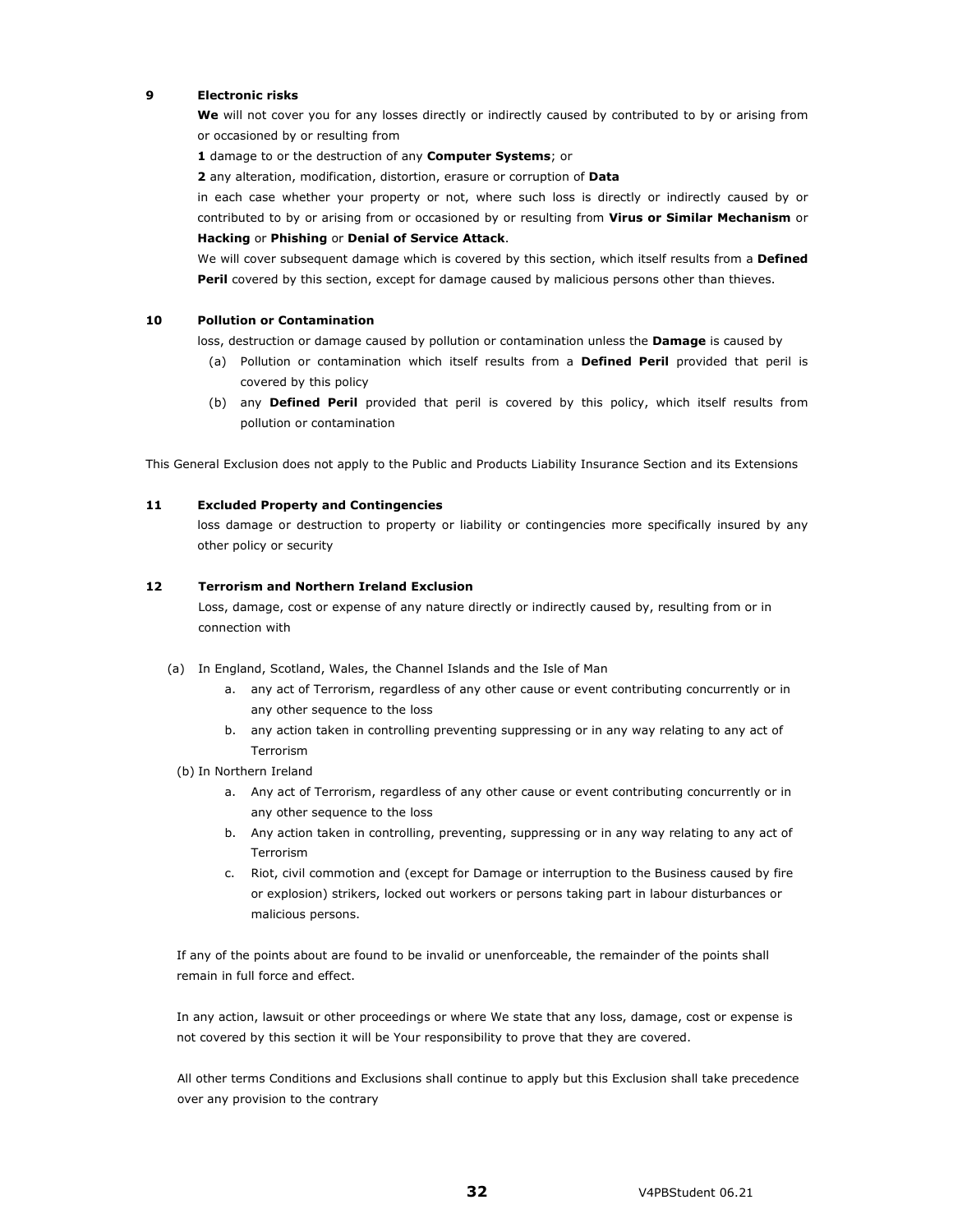# **InEvexco Student - FEBRUARY 2021**

# **1) Policy amendment clause**

*The following exclusion applies to all Sections of Your policy and all clauses endorsements and extensions unless otherwise stated*

Under Section F WHAT IS NOT COVERED UNDER THIS POLICY of **Your** policy the following exclusion is added

## 13. **DISEASE EXCLUSION**

Notwithstanding any provision to the contrary within **Your** policy**,** except for any cover provided under Section D Public and Products Liability Insurance Section of **Your** policy**,** this policy excludes any loss, damage, liability, claim, cost or expense of whatsoever nature, directly or indirectly caused by, contributed to by, resulting from, arising out of, or in connection with a **Communicable Disease** or the fear or threat (whether actual or perceived) of a **Communicable Disease** regardless of any other cause or event contributing concurrently or in any other sequence thereto.

Subject to the other terms, conditions and exclusions contained in **Your** policy, these sections will cover physical damage to property insured and any **Time Element Loss** directly resulting therefrom where such physical damage or **Time Element Loss** is covered by **Your**  policy and is directly caused by or arising from any of the following causes: fire, lightning, explosion, aircraft or other aerial devices or articles dropped from them, or impact by any road vehicle or animal, storm, earthquake, **Flood**, subsidence, landslip, landslide, riot, riot attending a strike, civil commotion, vandalism and malicious persons, theft, escape of water from any tank apparatus or pipe, leakage of oil from any fixed heating installation.

## **Meanings of defined terms**

## **Communicable Disease**

Any disease which can be transmitted by means of any substance or agent from any organism to another organism where:

- a. the substance or agent includes, but is not limited to, a virus, bacterium, parasite or other organism or any variation thereof, whether deemed living or not, and
- b. the method of transmission, whether direct or indirect, includes but is not limited to, airborne transmission, bodily fluid transmission, transmission from or to any surface or object, solid, liquid or gas or between organisms, and
- c. the disease, substance or agent can cause or threaten damage to human health or human welfare or can cause or threaten damage to, deterioration of, loss of value of, marketability of or loss of use of property.